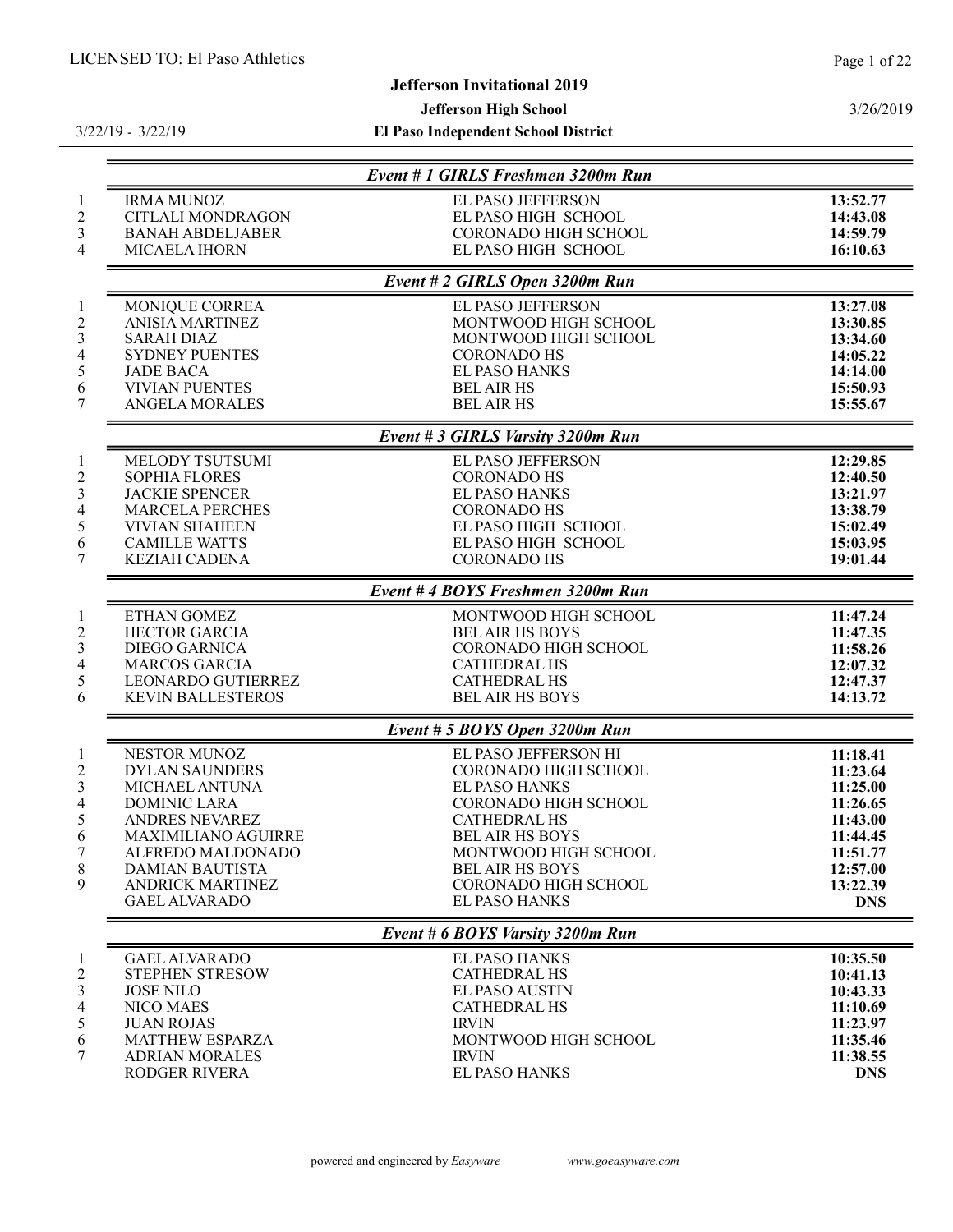# Jefferson Invitational 2019

# Jefferson High School

3/22/19 - 3/22/19

El Paso Independent School District

3/26/2019

|                                             | Event # 7 GIRLS Freshmen 4x100m Relay            |                    |
|---------------------------------------------|--------------------------------------------------|--------------------|
| MONTWOOD HIGH SCHOOL<br>EL PASO JEFFERSON A | MONTWOOD HIGH SCHOOL<br><b>EL PASO JEFFERSON</b> | 0:54.00<br>0:55.00 |
|                                             | Event # 8 GIRLS Open 4x100m Relay                |                    |
| <b>CORONADO HS A</b>                        | <b>CORONADO HS</b>                               | 0:54.87            |
| <b>AUSTIN HIGH SCHOOL A</b>                 | <b>AUSTIN HIGH SCHOOL</b>                        | 0:55.51            |
| EL PASO JEFFERSON A                         | <b>EL PASO JEFFERSON</b>                         | 0:55.72            |
| EL PASO HANKS A                             | <b>EL PASO HANKS</b>                             | 0:56.83            |
| <b>BEL AIR HS A</b>                         | <b>BEL AIR HS</b>                                | 0:57.18            |
| EL PASO HIGH SCHOOL A                       | EL PASO HIGH SCHOOL                              | 0:58.48            |
| MONTWOOD HIGH SCHOOL                        | MONTWOOD HIGH SCHOOL                             | 0:59.91            |
|                                             | Event # 9 GIRLS Varsity 4x100m Relay             |                    |
| EL PASO CHAPIN A                            | EL PASO CHAPIN                                   | 0:50.29            |
| EL PASO HANKS A                             | <b>EL PASO HANKS</b>                             | 0:51.54            |
| EL PASO HIGH SCHOOL A                       | EL PASO HIGH SCHOOL                              | <b>DNS</b>         |
|                                             | Event #10 BOYS Freshmen 4x100m Relay             |                    |
| MONTWOOD HIGH SCHOOL                        | MONTWOOD HIGH SCHOOL                             | 0:45.83            |
| EL PASO ANDRESS A                           | <b>EL PASO ANDRESS</b>                           | 0:46.46            |
| <b>BEL AIR HS BOYS A</b>                    | <b>BEL AIR HS BOYS</b>                           | 0:47.76            |
|                                             | Event # 11 BOYS Open 4x100m Relay                |                    |
| <b>BEL AIR HS BOYS A</b>                    | <b>BELAIR HS BOYS</b>                            | 0:46.00            |
| MONTWOOD HIGH SCHOOL                        | MONTWOOD HIGH SCHOOL                             | 0:46.23            |
| EL PASO AUSTIN A                            | EL PASO AUSTIN                                   | 0:46.44            |
| <b>IRVIN A</b>                              | <b>IRVIN</b>                                     | 0:46.97            |
| EL PASO HANKS A                             | <b>EL PASO HANKS</b>                             | 0:47.60            |
| CORONADO HIGH SCHOOL A                      | CORONADO HIGH SCHOOL                             | 0:48.61            |
|                                             | Event #12 BOYS Varsity 4x100m Relay              |                    |
| <b>EL PASO ANDRESS A</b>                    | <b>EL PASO ANDRESS</b>                           | 0:44.65            |
| EL PASO AUSTIN A                            | <b>EL PASO AUSTIN</b>                            | 0:44.73            |
| CORONADO HIGH SCHOOL A                      | <b>CORONADO HIGH SCHOOL</b>                      | 0:45.03            |
| MONTWOOD HIGH SCHOOL                        | MONTWOOD HIGH SCHOOL                             | 0:45.09            |
| EL PASO HANKS A                             | <b>EL PASO HANKS</b>                             | 0:45.49            |
| <b>IRVIN A</b>                              | <b>IRVIN</b>                                     | 0:46.95            |
|                                             | Event # 14 GIRLS Open 800m Run                   |                    |
| <b>VERONICA LOPEZ</b>                       | <b>CORONADO HS</b>                               | 2:49.16            |
| PAULA LORENZO                               | MONTWOOD HIGH SCHOOL                             | 2:49.19            |
| ALEXANDRA PEREZ                             | MONTWOOD HIGH SCHOOL                             | 2:50.44            |
| ALONDRA RODRIGUEZ                           | <b>EL PASO JEFFERSON</b>                         | 2:55.88            |
| <b>JADE BARRON</b>                          | <b>EL PASO HANKS</b>                             | 3:00.36            |
| MARGARET BURCIAGA                           | <b>EL PASO JEFFERSON</b>                         | 3:37.03            |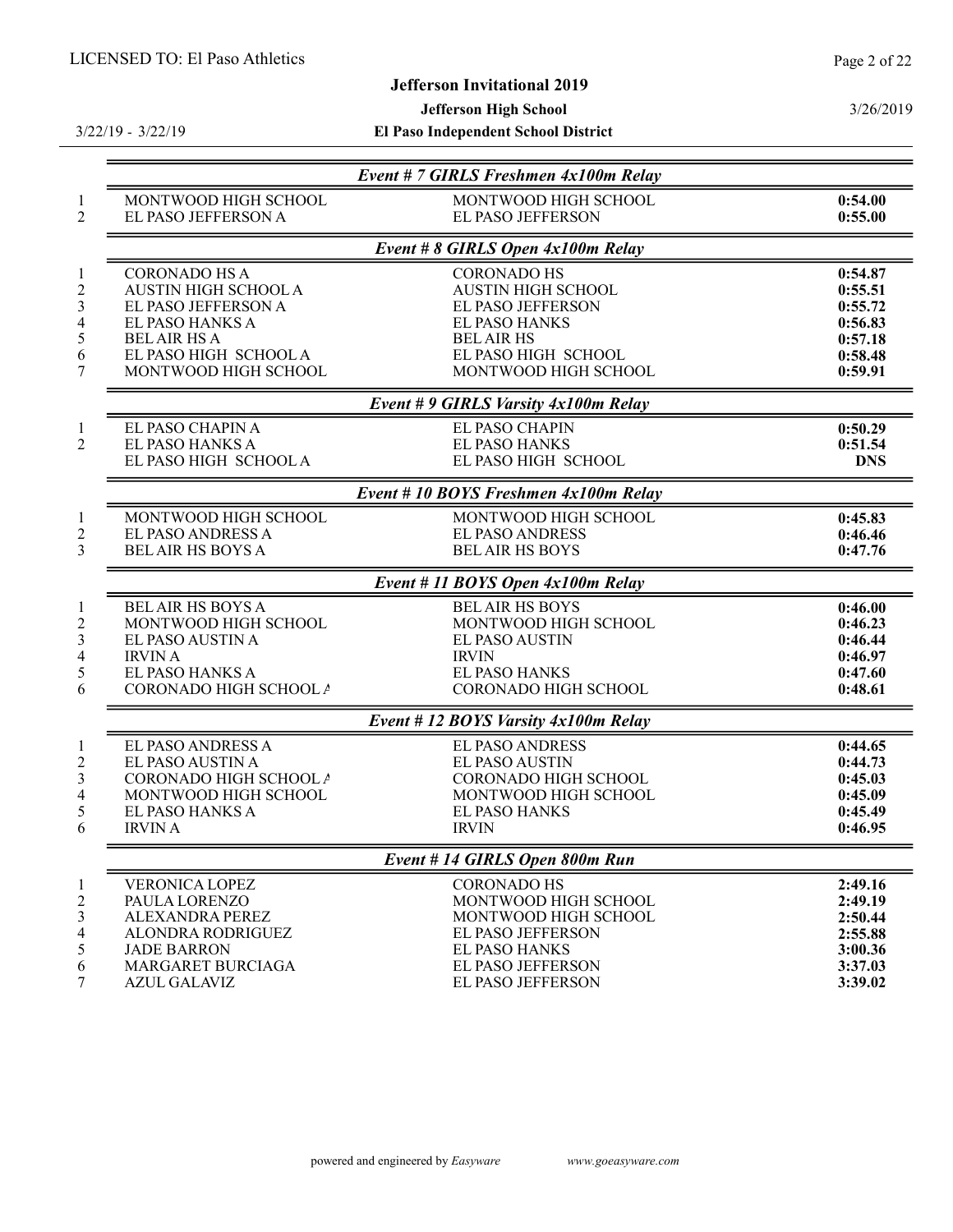3/26/2019

# Jefferson Invitational 2019

#### Jefferson High School

El Paso Independent School District

Event # 15 GIRLS Varsity 800m Run JALYN GUARDADO CORONADO HS 2:31.92 LILIAN BRECEDA CORONADO HS 2:32.32 MIA RIVERA EL PASO HANKS 2:32.76 MADISON SPENCER EL PASO HANKS 2:34.63 SOFIA FODOR CORONADO HS 2:35.63 GABY REYNOSO EL PASO JEFFERSON 2:37.60 SAXON ALVAREZ EL PASO JEFFERSON 2:41.46 BRITNEY GAY MONTWOOD HIGH SCHOOL 2:48.09 MELISSA DE LOS SANTOS IRVIN HIGH SCHOOL GI 2:55.54 **DELANEY MELENDEZ EL PASO JEFFERSON 2:57.32** Event # 16 BOYS Freshmen 800m Run DYLAN GARCIA BEL AIR HS BOYS 2:12.67 JOSH ESPINO CORONADO HIGH SCHOOL 2:12.69 CARLOS GRAJEDA MONTWOOD HIGH SCHOOL 2:20.99 4 DYLAN LORILLA CATHEDRAL HS 2:22.39<br>5 CARLOS BACA BEL AIR HS BOYS 2:33.85 CARLOS BACA BEL AIR HS BOYS 2:33.85 CORONADO HIGH SCHOOL EDWING HERNANDEZ MONTWOOD HIGH SCHOOL 2:41.46 Event # 17 BOYS Open 800m Run AARON ESPINOZA CORONADO HIGH SCHOOL 2:04.64 2 LARRY GREEN IRVIN ANDRES BUCKLEY CATHEDRAL HS 2:10.65 ANGEL URBINA MONTWOOD HIGH SCHOOL 2:12.30 CORONADO HIGH SCHOOL 2:13.63 ALBERTO MARTINEZ CATHEDRAL HS 2:15.58 DANNY ZAMORA EL PASO AUSTIN 2:24.46 SEBASTIAN MARTINEZ CATHEDRAL HS 2:24.95 9 JAIME ALBRIGHT CORONADO HIGH SCHOOL 2:29.21 LUIS BARRAZA IRVIN 2:40.43 11 JOSE HERNANDEZ IRVIN IRVIN 2:57.89 Event # 18 BOYS Varsity 800m Run ALAN ALBA CORONADO HIGH SCHOOL 1:59.33 NICK GONZALEZ CORONADO HIGH SCHOOL 2:00.26 LEO GERARDO CATHEDRAL HS 2:01.84 CHAUNCEY WILKES EL PASO ANDRESS 2:02.49 TRENTON NELSON MONTWOOD HIGH SCHOOL 2:04.46 D'ANGELO FLORES EL PASO JEFFERSON HI 2:07.96 RUBEN GONZALEZ MONTWOOD HIGH SCHOOL 2:08.31 JOSE NILO EL PASO AUSTIN 2:14.35 NOAH SANCHEZ IRVIN 2:17.52 LEONARDO ENCINAS IRVIN 2:30.94 JAMES SLAIGHT Event # 19 GIRLS Freshmen 100m Hurdles EMILY TRILLO EL PASO JEFFERSON 0:17.96 2 LOGAN MAXWELL MONTWOOD HIGH SCHOOL 0:18.96 ADRIANA OJEDA MONTWOOD HIGH SCHOOL 0:19.92 MERCEDES PENA EL PASO JEFFERSON 0:21.59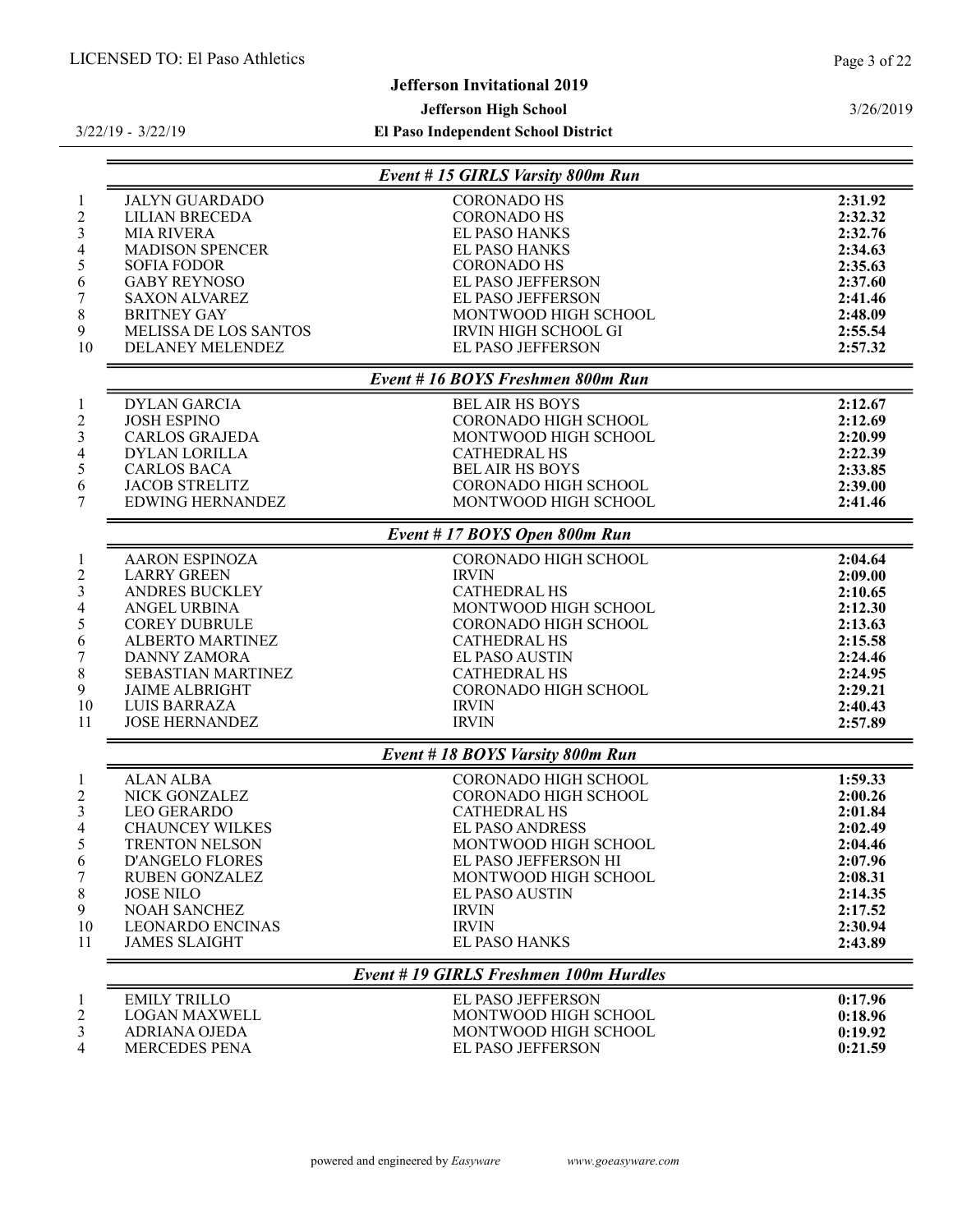# Jefferson Invitational 2019

Jefferson High School

3/22/19 - 3/22/19

|                                                                                                         |                                                                                                                                                                                                                                                       | Event # 20 GIRLS Open 100m Hurdles                                                                                                                                                                                                                                  |                                                                                                                       |
|---------------------------------------------------------------------------------------------------------|-------------------------------------------------------------------------------------------------------------------------------------------------------------------------------------------------------------------------------------------------------|---------------------------------------------------------------------------------------------------------------------------------------------------------------------------------------------------------------------------------------------------------------------|-----------------------------------------------------------------------------------------------------------------------|
| $\mathbf{1}$<br>$\overline{2}$<br>3<br>$\overline{4}$<br>5                                              | <b>SARAH DANKOVICH</b><br><b>SAMAIRA FRAGOSO</b><br>XIMENA BENCOMO<br><b>ANGELEE AMPARAN</b><br><b>LESLY PANTOJA</b>                                                                                                                                  | <b>CORONADO HS</b><br><b>CORONADO HS</b><br>MONTWOOD HIGH SCHOOL<br><b>EL PASO JEFFERSON</b><br>MONTWOOD HIGH SCHOOL                                                                                                                                                | 0:19.45<br>0:19.46<br>0:19.49<br>0:19.73<br>0:21.37                                                                   |
|                                                                                                         |                                                                                                                                                                                                                                                       | <b>Event #21 GIRLS Varsity 100m Hurdles</b>                                                                                                                                                                                                                         |                                                                                                                       |
| $\mathbf{1}$<br>$\overline{c}$<br>$\mathfrak{Z}$<br>$\overline{4}$<br>5<br>6                            | <b>KAREN VILLA</b><br><b>LISETTE SAULTERS</b><br><b>APRIL LANG</b><br><b>RUBY CRAWFORD</b><br><b>MAR PORTILLO</b><br><b>ISABELA SANCHEZ</b>                                                                                                           | EL PASO JEFFERSON<br><b>EL PASO HANKS</b><br><b>EL PASO CHAPIN</b><br><b>CORONADO HS</b><br><b>CORONADO HS</b><br><b>EL PASO HANKS</b>                                                                                                                              | 0:16.73<br>0:17.03<br>0:17.79<br>0:17.91<br>0:18.73<br>0:19.47                                                        |
|                                                                                                         |                                                                                                                                                                                                                                                       | Event # 22 BOYS Freshmen 110m Hurdles                                                                                                                                                                                                                               |                                                                                                                       |
| $\mathbf{1}$<br>$\overline{2}$<br>3<br>$\overline{\mathcal{A}}$<br>5                                    | <b>CHARLIE RODRIGUEZ</b><br><b>ERIC AMATO</b><br><b>CONNOR BRYANT</b><br><b>ALEX CHAVEZ</b><br><b>KEVIN MELENDEZ</b>                                                                                                                                  | <b>BELAIR HS BOYS</b><br>EL PASO JEFFERSON HI<br>MONTWOOD HIGH SCHOOL<br>EL PASO JEFFERSON HI<br>MONTWOOD HIGH SCHOOL                                                                                                                                               | 0:18.07<br>0:18.68<br>0:20.35<br>0:20.73<br>0:23.91                                                                   |
|                                                                                                         |                                                                                                                                                                                                                                                       | Event # 23 BOYS Open 110m Hurdles                                                                                                                                                                                                                                   |                                                                                                                       |
| $\mathbf{1}$<br>$\overline{c}$<br>3                                                                     | <b>JOSHUA RODRIGUEZ</b><br><b>MARIO SALAS</b><br><b>BRYAN MONARREZ</b>                                                                                                                                                                                | <b>IRVIN</b><br><b>EL PASO AUSTIN</b><br><b>IRVIN</b>                                                                                                                                                                                                               | 0:20.94<br>0:21.46<br>0:21.73                                                                                         |
|                                                                                                         |                                                                                                                                                                                                                                                       | Event # 24 BOYS Varsity 110m Hurdles                                                                                                                                                                                                                                |                                                                                                                       |
| $\mathbf{1}$<br>$\overline{c}$<br>3<br>$\overline{\mathcal{A}}$<br>5<br>6<br>$\boldsymbol{7}$<br>8<br>9 | <b>JERRY STRONG</b><br><b>IZAK JIMENEZ</b><br>YEREMIAH YHISREAL<br>ELIJAH VELAZQUEZ<br><b>DAVID NEUFELD</b><br><b>LUIS DIAZ-COUDER</b><br><b>TYLER GRAJEDA</b><br><b>SAMUEL GREGORY</b><br><b>CHRIS TORRES</b>                                        | <b>EL PASO HANKS</b><br>MONTWOOD HIGH SCHOOL<br><b>IRVIN</b><br><b>EL PASO AUSTIN</b><br><b>IRVIN</b><br><b>EL PASO HANKS</b><br>CORONADO HIGH SCHOOL<br><b>EL PASO HANKS</b><br><b>EL PASO AUSTIN</b>                                                              | 0:17.18<br>0:17.24<br>0:17.60<br>0:17.95<br>0:18.13<br>0:18.53<br>0:18.71<br>0:18.95<br>0:19.96                       |
|                                                                                                         |                                                                                                                                                                                                                                                       | Event # 25 GIRLS Freshmen 100m Dash                                                                                                                                                                                                                                 |                                                                                                                       |
| $\overline{c}$<br>3<br>$\overline{4}$<br>5<br>6<br>7<br>8<br>9<br>10<br>11                              | <b>CHEYENNE MCGHEE</b><br>XIMENA BENCOMO<br><b>ADRIANA OJEDA</b><br><b>JARRYN KONERI</b><br><b>KATY BROOKS-SUTTON</b><br>ARIEL GUADERAMA<br><b>TONI SMITH</b><br><b>BRYNNE LOYA</b><br><b>NOEMI NEGRETE</b><br><b>ALISON SANCHEZ</b><br>ALYSSA TELLEZ | EL PASO HIGH SCHOOL<br>MONTWOOD HIGH SCHOOL<br>MONTWOOD HIGH SCHOOL<br><b>CORONADO HS</b><br>MONTWOOD HIGH SCHOOL<br><b>EL PASO JEFFERSON</b><br>EL PASO HIGH SCHOOL<br><b>EL PASO HANKS</b><br>EL PASO JEFFERSON<br><b>BEL AIR HS</b><br><b>AUSTIN HIGH SCHOOL</b> | 0:14.45<br>0:14.52<br>0:14.57<br>0:14.79<br>0:14.85<br>0:15.53<br>0:15.99<br>0:16.12<br>0:16.35<br>0:17.04<br>0:19.54 |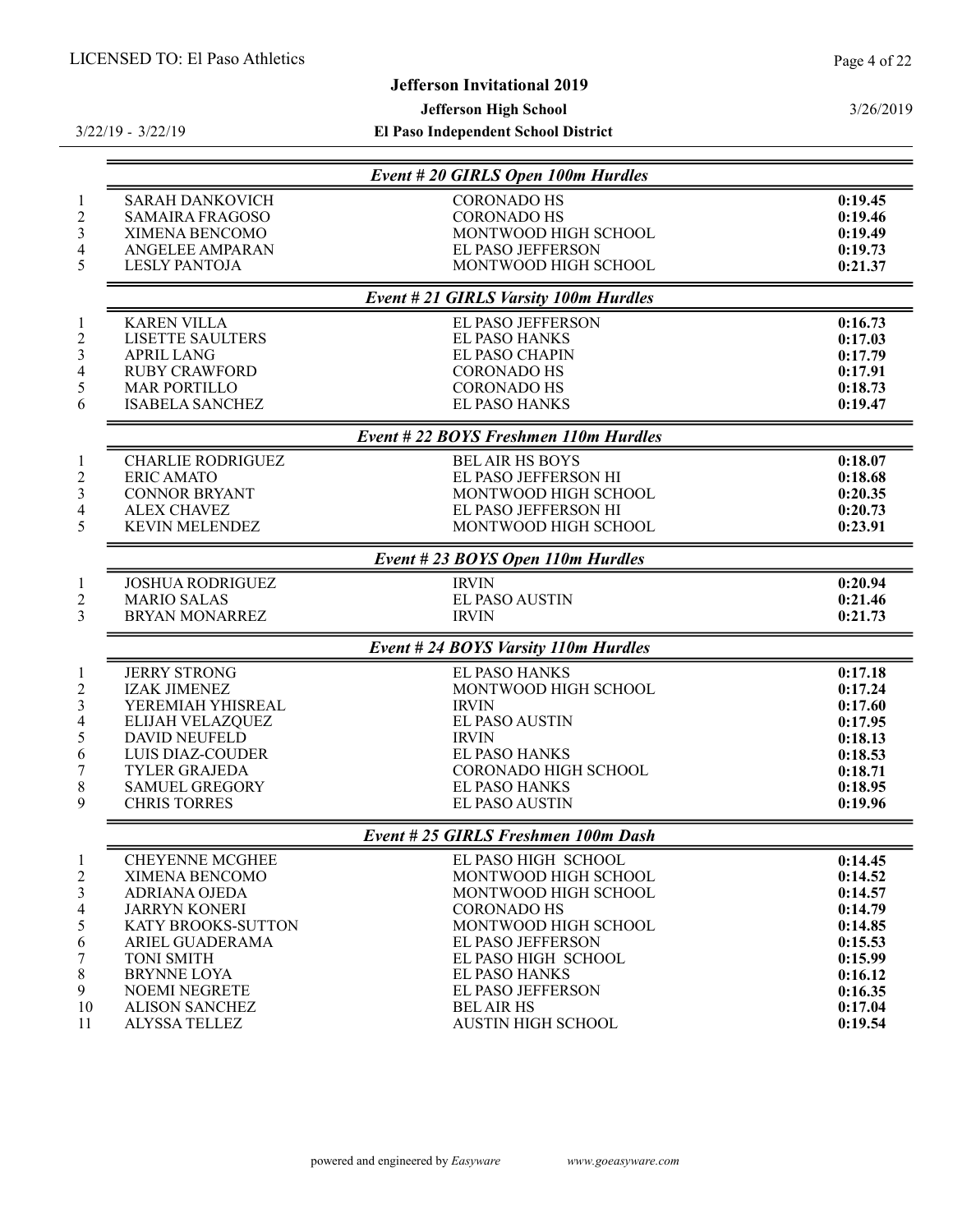# Jefferson Invitational 2019

# Jefferson High School

# El Paso Independent School District

3/22/19 - 3/22/19

|                          |                          | Event # 26 GIRLS Open 100m Dash    |         |
|--------------------------|--------------------------|------------------------------------|---------|
| $\mathbf{1}$             | PAMELA MARTINEZ          | HARMONY SCIENCE ACAD               | 0:13.56 |
| $\overline{c}$           | <b>SHANYA DANNER</b>     | <b>AUSTIN HIGH SCHOOL</b>          | 0:13.83 |
| 3                        | <b>BRIANNA BAZAN</b>     | <b>EL PASO HANKS</b>               | 0:14.21 |
| $\overline{\mathcal{A}}$ | <b>MADELINE CARTER</b>   | <b>AUSTIN HIGH SCHOOL</b>          | 0:14.30 |
| 5                        | <b>VIANNI AGUIRRE</b>    | EL PASO JEFFERSON                  | 0:14.46 |
| 6                        | <b>BRIANNA PULLEN</b>    | <b>AUSTIN HIGH SCHOOL</b>          | 0:14.82 |
| $\overline{7}$           | <b>BELLANI FERNANDEZ</b> | <b>BEL AIR HS</b>                  | 0:15.06 |
| 8                        | <b>MAXINE LUNA</b>       | <b>EL PASO HANKS</b>               | 0:15.18 |
| 9                        | <b>GABRIELA SILVA</b>    | <b>CORONADO HS</b>                 | 0:15.19 |
| 10                       | ERYAL MARTINEZ           | <b>BEL AIR HS</b>                  | 0:15.21 |
| 11                       | <b>LESLIE MADRID</b>     | <b>CORONADO HS</b>                 | 0:15.26 |
| 12                       | <b>ITZEL SILVA</b>       | <b>BEL AIR HS</b>                  | 0:15.34 |
| 13                       | <b>BRYANNA WILLIAMS</b>  | <b>IRVIN HIGH SCHOOL GI</b>        | 0:15.47 |
| 14                       | <b>AMIA DOMINQUIZ</b>    | <b>EL PASO HANKS</b>               | 0:15.79 |
| 15                       | VICTORIA DE LA RIVA      | <b>IRVIN HIGH SCHOOL GI</b>        | 0:15.82 |
| 16                       | <b>ANDREA MACIAS</b>     | EL PASO JEFFERSON                  | 0:15.97 |
| 17                       | ELIZABETH JURADO         | <b>CORONADO HS</b>                 | 0:18.74 |
| 18                       | <b>MARIA SILVA</b>       | <b>IRVIN HIGH SCHOOL GI</b>        | 0:21.37 |
|                          |                          | Event # 27 GIRLS Varsity 100m Dash |         |
| $\,1$                    | JENNELLE JAEGER-DARAKJ   | <b>CORONADO HS</b>                 | 0:12.91 |
| $\overline{c}$           | <b>JORDAN DICKERSON</b>  | <b>AUSTIN HIGH SCHOOL</b>          | 0:13.40 |
| 3                        | <b>LOLA PEREZ FRY</b>    | EL PASO HIGH SCHOOL                | 0:13.60 |
| 4                        | <b>CELESTE GARCIA</b>    | <b>EL PASO CHAPIN</b>              | 0:13.69 |
| 5                        | <b>BRIANNA MURRAY</b>    | <b>EL PASO CHAPIN</b>              | 0:13.76 |
| 6                        | ALEXA MELENDEZ           | EL PASO JEFFERSON                  | 0:13.86 |
| $\overline{7}$           | <b>SHANIA CARRILLO</b>   | <b>EL PASO HANKS</b>               | 0:13.98 |
| 8                        | <b>KENNEDY MCLILLY</b>   | MONTWOOD HIGH SCHOOL               | 0:14.00 |
| 9                        | <b>AUDREY BATISTA</b>    | <b>EL PASO HANKS</b>               | 0:14.11 |
| 10                       | <b>MELODY BURTON</b>     | <b>EL PASO HANKS</b>               | 0:14.14 |
| 11                       | AJIAH FORGE-TATUM        | EL PASO CHAPIN                     | 0:14.24 |
| 12                       | <b>NYLA HOWARD</b>       | EL PASO JEFFERSON                  | 0:14.36 |
| 13                       | <b>MEGAN MAIER</b>       | EL PASO JEFFERSON                  | 0:14.79 |
| 14                       | ROXANNA BADILLO          | <b>IRVIN HIGH SCHOOL GI</b>        | 0:14.90 |
| 15                       | <b>VIVIAN FLORES</b>     | <b>CORONADO HS</b>                 | 0:14.94 |
| 16                       | <b>ELIA MARQUEZ</b>      | <b>IRVIN HIGH SCHOOL GI</b>        | 0:15.43 |
| 17                       | MIKAYLA ESPINELLI        | MONTWOOD HIGH SCHOOL               | 0:16.14 |
| 18                       | NATALIA MARTINEZ-MEZA    | <b>BEL AIR HS</b>                  | 0:16.16 |
|                          |                          | Event #28 BOYS Freshmen 100m Dash  |         |
|                          | .                        |                                    |         |

|                | LUIS AVILA              | MONTWOOD HIGH SCHOOL   | 0:11.74 |
|----------------|-------------------------|------------------------|---------|
| 2              | <b>JAN CANO</b>         | MONTWOOD HIGH SCHOOL   | 0:12.26 |
| 3              | <b>ASTON NGUYEN</b>     | EL PASO JEFFERSON HI   | 0:12.30 |
| $\overline{4}$ | ADAM GOMEZ              | <b>BELAIR HS BOYS</b>  | 0:12.54 |
| 5              | <b>CHRISTIAN BAXTER</b> | <b>BELAIR HS BOYS</b>  | 0:12.57 |
| 6              | ANDY PAYAN              | <b>IRVIN</b>           | 0:12.77 |
| 7              | <b>ISAIAH RAMIREZ</b>   | MONTWOOD HIGH SCHOOL   | 0:12.80 |
| 8              | NATHANIEL URQUIDI       | <b>BEL AIR HS BOYS</b> | 0:12.93 |
| 9              | ANGEL CABRERA           | EL PASO JEFFERSON HI   | 0:13.22 |
| 10             | MARVIN GOMEZ            | EL PASO HANKS          | 0:13.97 |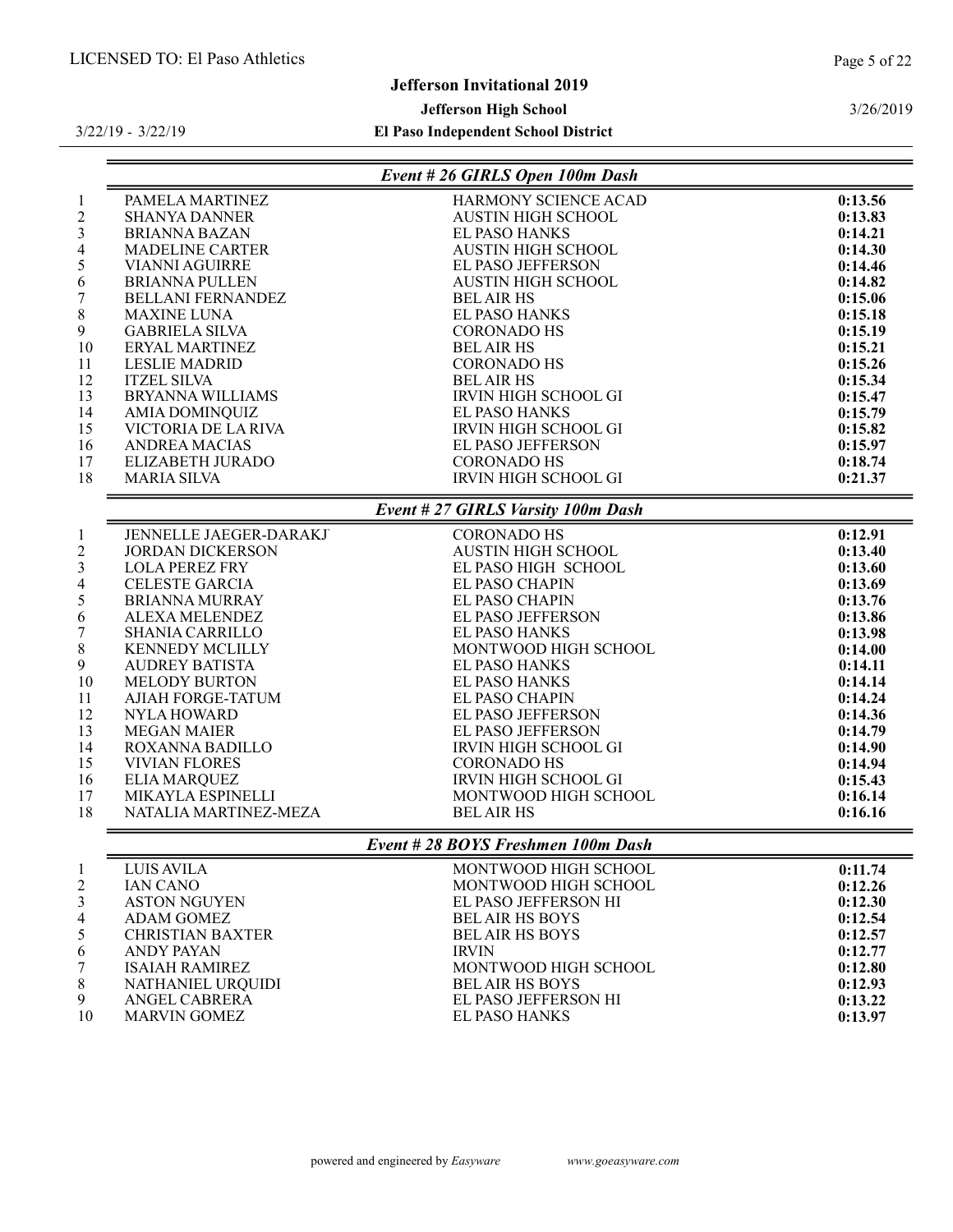# Jefferson Invitational 2019

# Jefferson High School

# El Paso Independent School District

3/26/2019

|                             | Event # 29 BOYS Open 100m Dash         |         |
|-----------------------------|----------------------------------------|---------|
| ANGEL MONTOYA               | <b>BEL AIR HS BOYS</b>                 | 0:11.98 |
| <b>TAE GRANT</b>            | <b>EL PASO AUSTIN</b>                  | 0:12.12 |
| <b>JACOB CARRILLO</b>       | <b>IRVIN</b>                           | 0:12.34 |
| AARON CANDALARIA            | <b>EL PASO HANKS</b>                   | 0:12.56 |
| <b>MARC ALVAREZ</b>         | <b>BEL AIR HS BOYS</b>                 | 0:12.63 |
| FERNANDO ESCOBEDO           | <b>CORONADO HIGH SCHOOL</b>            | 0:12.71 |
| ALI MADANI                  | EL PASO JEFFERSON HI                   | 0:12.81 |
| <b>JOSHUA SALGADO</b>       | MONTWOOD HIGH SCHOOL                   | 0:12.95 |
| DASHIELI TARANGO            | EL PASO HANKS                          | 0:13.04 |
| <b>JAYLIN GILLEY</b>        | <b>IRVIN</b>                           | 0:13.14 |
| <b>STEVEN GARCIA</b>        | <b>EL PASO HANKS</b>                   | 0:13.17 |
| <b>JESUS BARRON</b>         | <b>BEL AIR HS BOYS</b>                 | 0:13.25 |
| <b>SANTIAGO ROJERO</b>      | CORONADO HIGH SCHOOL                   | 0:13.41 |
| WILL STORY                  | <b>CATHEDRAL HS</b>                    | 0:13.69 |
| <b>JAVIER MARTINEZ</b>      | EL PASO JEFFERSON HI                   | 0:13.87 |
| <b>EVAN REYES</b>           | <b>CATHEDRAL HS</b>                    | 0:14.41 |
| DANIEL KOMIYAMA             | <b>CATHEDRAL HS</b>                    | 0:14.44 |
| <b>CARLOS AGUILERA</b>      | MONTWOOD HIGH SCHOOL                   | 0:15.25 |
|                             | Event # 30 BOYS Varsity 100m Dash      |         |
| <b>KAMERON WALKER</b>       | EL PASO AUSTIN                         | 0:11.49 |
| <b>CHRIS RAMOS</b>          | MONTWOOD HIGH SCHOOL                   | 0:11.76 |
| <b>JULIAN MENDOZA</b>       | EL PASO HANKS                          | 0:11.84 |
| <b>DEVON DRISCOLL</b>       | <b>IRVIN</b>                           | 0:11.85 |
| <b>FELIPE LARES</b>         | CORONADO HIGH SCHOOL                   | 0:11.91 |
| MIKE WILLIAMS               | <b>CORONADO HIGH SCHOOL</b>            | 0:12.03 |
| DIEGO HERD                  | MONTWOOD HIGH SCHOOL                   | 0:12.22 |
| <b>MARCOS FIGUEROA</b>      | <b>CATHEDRAL HS</b>                    | 0:12.25 |
| <b>JOEL TARANGO</b>         | <b>IRVIN</b>                           | 0:12.30 |
| <b>ANDREW YCO</b>           | <b>EL PASO AUSTIN</b>                  | 0:12.35 |
| <b>ENRIQUE PEREZ</b>        | EL PASO HANKS                          | 0:12.41 |
| <b>CARTER MCFADIN</b>       | CORONADO HIGH SCHOOL                   | 0:12.42 |
| NEO VALDEZ                  | <b>CATHEDRAL HS</b>                    | 0:12.53 |
| <b>ANDREW PERKINS</b>       | <b>EL PASO HANKS</b>                   | 0:12.58 |
| <b>ISAAC LUNA</b>           | MONTWOOD HIGH SCHOOL                   | 0:12.59 |
| FREDDY ELIZONDO             | EL PASO AUSTIN                         | 0:12.69 |
| <b>DOMINIC STIVERSON</b>    | <b>IRVIN</b>                           | 0:12.74 |
| <b>BRYAN RETA</b>           | EL PASO JEFFERSON HI                   | 0:12.90 |
| <b>JAIME RODRIGUEZ</b>      | <b>CATHEDRAL HS</b>                    | 0:13.98 |
|                             | Event # 31 GIRLS Freshmen 4x200m Relay |         |
| MONTWOOD HIGH SCHOOL        | MONTWOOD HIGH SCHOOL                   | 1:59.47 |
| EL PASO JEFFERSON A         | EL PASO JEFFERSON                      | 2:07.70 |
|                             | Event #32 GIRLS Open 4x200m Relay      |         |
| <b>CORONADO HS A</b>        | <b>CORONADO HS</b>                     | 1:53.57 |
| <b>AUSTIN HIGH SCHOOL A</b> | <b>AUSTIN HIGH SCHOOL</b>              | 2:00.82 |
| EL PASO HANKS A             | <b>EL PASO HANKS</b>                   | 2:03.48 |
| EL PASO HIGH SCHOOL A       | EL PASO HIGH SCHOOL                    | 2:04.73 |
| <b>BEL AIR HS A</b>         | <b>BEL AIR HS</b>                      | 2:07.67 |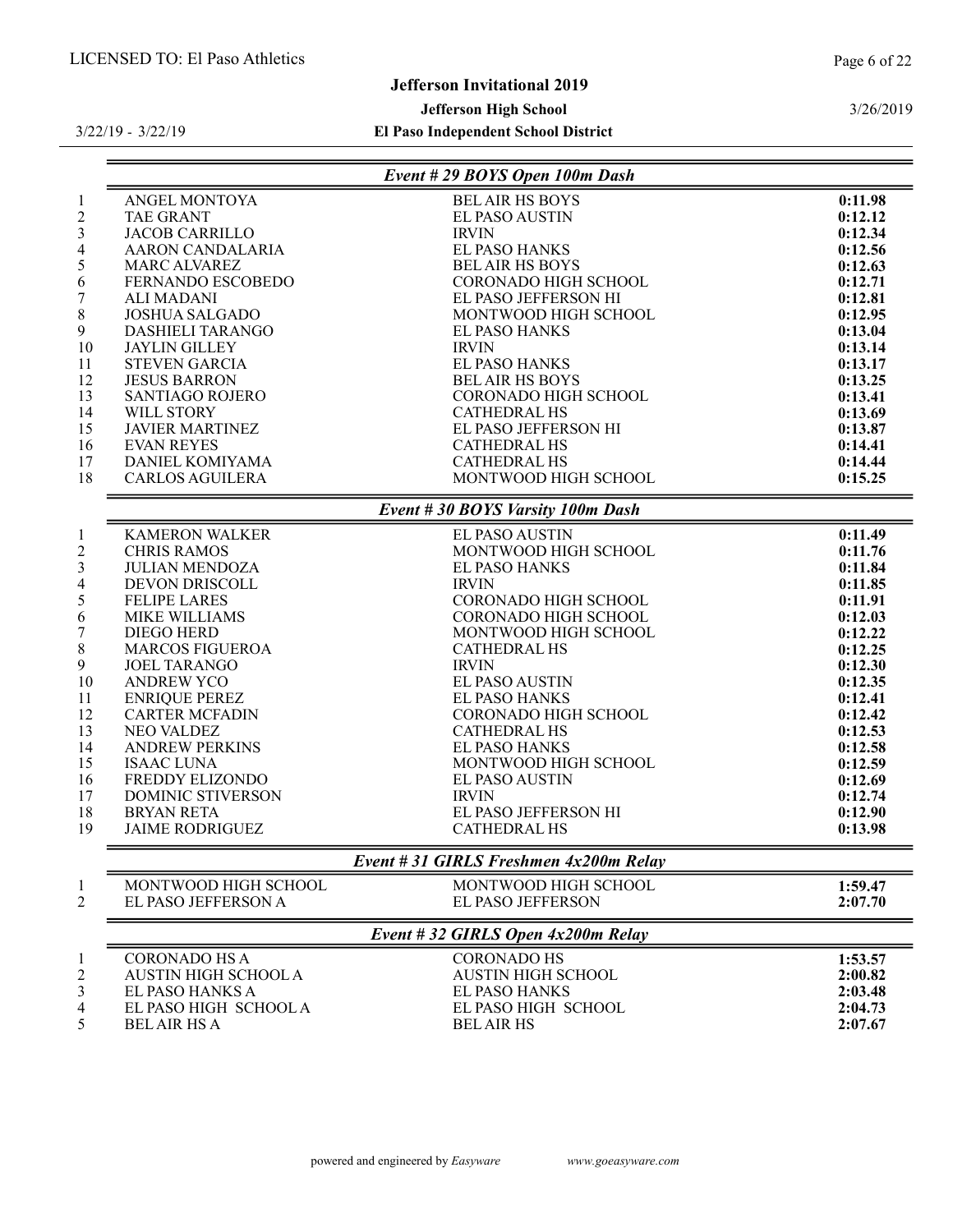# Jefferson Invitational 2019

# Jefferson High School

3/22/19 - 3/22/19

|                                                         |                                                                                                                                                              | Event #33 GIRLS Varsity 4x200m Relay                                                                                                                    |                                                                           |
|---------------------------------------------------------|--------------------------------------------------------------------------------------------------------------------------------------------------------------|---------------------------------------------------------------------------------------------------------------------------------------------------------|---------------------------------------------------------------------------|
| $\mathbf{1}$<br>$\overline{c}$<br>3<br>4                | EL PASO CHAPIN A<br><b>CORONADO HS A</b><br>EL PASO HANKS A<br>EL PASO HIGH SCHOOL A                                                                         | EL PASO CHAPIN<br><b>CORONADO HS</b><br><b>EL PASO HANKS</b><br>EL PASO HIGH SCHOOL                                                                     | 1:45.47<br>1:52.40<br>1:53.10<br>1:54.02                                  |
|                                                         |                                                                                                                                                              | Event #34 BOYS Freshmen 4x200m Relay                                                                                                                    |                                                                           |
| $\mathbf{1}$<br>$\overline{c}$<br>3                     | MONTWOOD HIGH SCHOOL<br><b>EL PASO ANDRESS A</b><br><b>BEL AIR HS BOYS A</b>                                                                                 | MONTWOOD HIGH SCHOOL<br><b>EL PASO ANDRESS</b><br><b>BEL AIR HS BOYS</b>                                                                                | 1:37.29<br>1:38.06<br>1:41.59                                             |
|                                                         |                                                                                                                                                              | Event # 35 BOYS Open $4x200m$ Relay                                                                                                                     |                                                                           |
| $\mathbf{1}$<br>$\overline{2}$<br>3<br>4<br>5<br>6<br>7 | <b>IRVIN A</b><br>EL PASO AUSTIN A<br><b>BEL AIR HS BOYS A</b><br>MONTWOOD HIGH SCHOOL<br>EL PASO HANKS A<br>CORONADO HIGH SCHOOL A<br><b>CATHEDRAL HS A</b> | <b>IRVIN</b><br>EL PASO AUSTIN<br><b>BEL AIR HS BOYS</b><br>MONTWOOD HIGH SCHOOL<br><b>EL PASO HANKS</b><br>CORONADO HIGH SCHOOL<br><b>CATHEDRAL HS</b> | 1:37.85<br>1:37.95<br>1:38.10<br>1:38.29<br>1:41.67<br>1:42.00<br>1:48.71 |
|                                                         |                                                                                                                                                              | Event #36 BOYS Varsity 4x200m Relay                                                                                                                     |                                                                           |
| $\mathbf{1}$<br>$\overline{c}$<br>3<br>4                | EL PASO HANKS A<br>CORONADO HIGH SCHOOL A<br>EL PASO AUSTIN A<br><b>CATHEDRAL HS A</b>                                                                       | <b>EL PASO HANKS</b><br>CORONADO HIGH SCHOOL<br><b>EL PASO AUSTIN</b><br><b>CATHEDRAL HS</b>                                                            | 1:35.10<br>1:36.51<br>1:37.14<br>1:38.66                                  |
|                                                         |                                                                                                                                                              | Event #37 GIRLS Freshmen 400m Run                                                                                                                       |                                                                           |
| $\mathbf{1}$<br>$\overline{c}$<br>3<br>4                | ALEXANDRIA MUNOZ<br><b>CYNTHIA GALLEGOS</b><br>SAVANNA MERRIMAN<br><b>VICTORIA LIU</b>                                                                       | <b>EL PASO JEFFERSON</b><br>MONTWOOD HIGH SCHOOL<br><b>EL PASO JEFFERSON</b><br>EL PASO HIGH SCHOOL                                                     | 1:05.06<br>1:05.52<br>1:12.58<br>1:13.00                                  |
|                                                         |                                                                                                                                                              | Event #38 GIRLS Open 400m Run                                                                                                                           |                                                                           |
| $\mathbf{1}$<br>$\overline{c}$<br>3<br>4<br>5<br>6      | <b>KARYME GARCIA</b><br><b>AYANA GONZALEZ</b><br><b>BRIANNA FAVELA</b><br><b>LORRAYNE RODRIGUEZ</b><br><b>BRIANNA HOLGUIN</b><br><b>MIA EVERITT</b>          | MONTWOOD HIGH SCHOOL<br>EL PASO JEFFERSON<br>MONTWOOD HIGH SCHOOL<br>EL PASO HIGH SCHOOL<br><b>EL PASO HANKS</b><br><b>EL PASO JEFFERSON</b>            | 1:05.60<br>1:06.07<br>1:06.88<br>1:14.58<br>1:15.77<br>1:18.00            |
| 7                                                       | <b>ISABEL JARAMILLO</b>                                                                                                                                      | EL PASO HIGH SCHOOL                                                                                                                                     | 1:22.21                                                                   |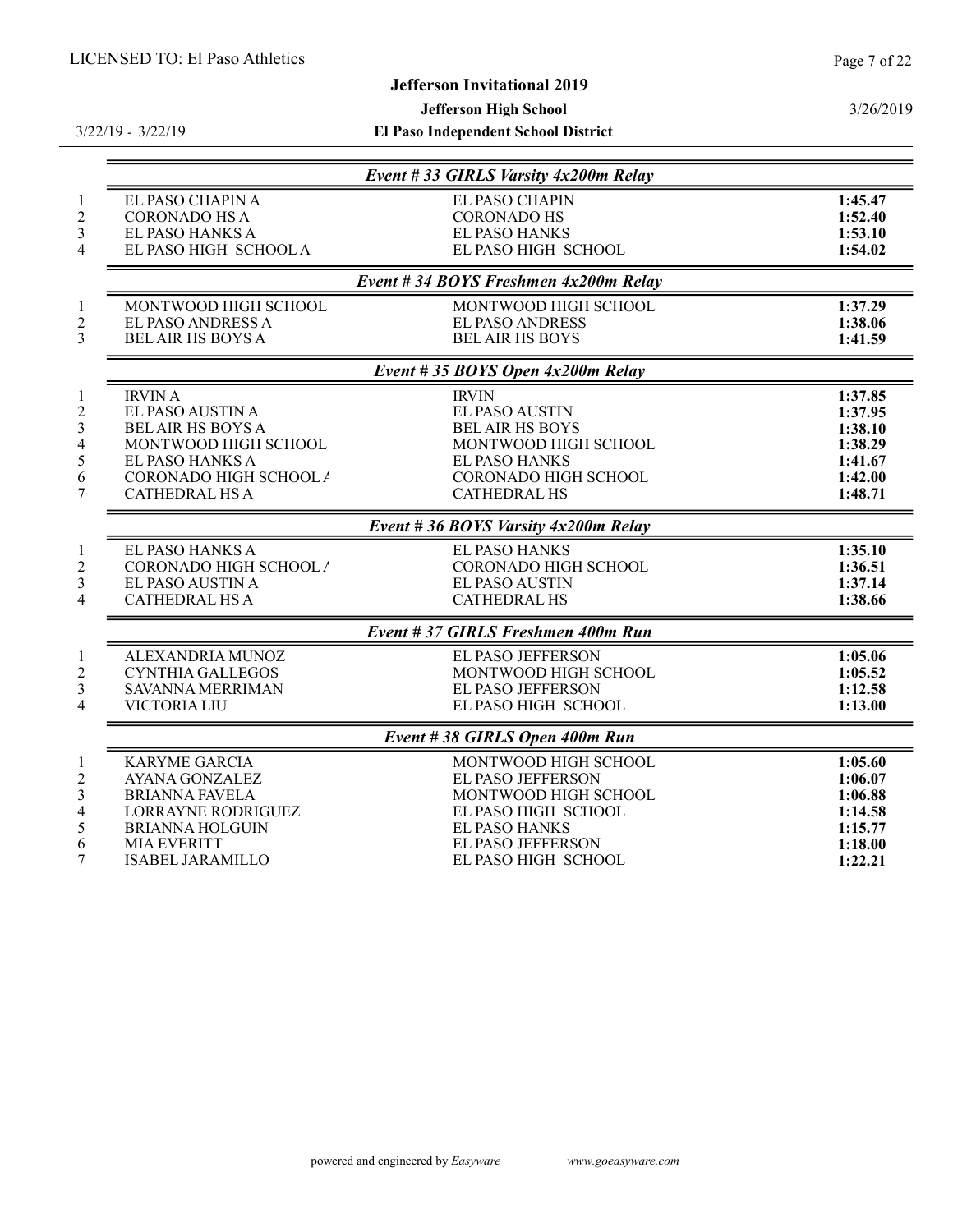## Jefferson Invitational 2019

#### Jefferson High School

El Paso Independent School District

3/26/2019

|                         |                         | Event #39 GIRLS Varsity 400m Run |         |
|-------------------------|-------------------------|----------------------------------|---------|
| 1                       | JENNELLE JAEGER-DARAKJ  | <b>CORONADO HS</b>               | 0:57.85 |
| $\overline{c}$          | <b>CRYSTAL PETERSON</b> | <b>EL PASO JEFFERSON</b>         | 1:01.80 |
| 3                       | <b>CELESTE GARCIA</b>   | EL PASO CHAPIN                   | 1:03.69 |
| 4                       | <b>MARISSA GEORGE</b>   | EL PASO JEFFERSON                | 1:04.22 |
| 5                       | <b>SOFIA FODOR</b>      | <b>CORONADO HS</b>               | 1:04.66 |
| 6                       | <b>JOCELYN PONCE</b>    | MONTWOOD HIGH SCHOOL             | 1:04.77 |
| 7                       | PAULINA FRAIRE          | EL PASO HANKS                    | 1:05.13 |
| 8                       | <b>BETH BAUMLER</b>     | EL PASO HANKS                    | 1:07.07 |
| 9                       | <b>BRITNEY GAY</b>      | MONTWOOD HIGH SCHOOL             | 1:07.44 |
| 10                      | <b>JORDAN DICKERSON</b> | <b>AUSTIN HIGH SCHOOL</b>        | 1:07.80 |
| 11                      | <b>AYLIN ENRIQUEZ</b>   | MONTWOOD HIGH SCHOOL             | 1:07.97 |
| 12                      | <b>MIA RIVERA</b>       | <b>EL PASO HANKS</b>             | 1:08.00 |
| 13                      | <b>APRIL LANG</b>       | EL PASO CHAPIN                   | 1:09.04 |
| 14                      | MELISSA DE LOS SANTOS   | IRVIN HIGH SCHOOL GI             | 1:14.29 |
|                         |                         | Event #40 BOYS Freshmen 400m Run |         |
| 1                       | <b>FRANK HERNANDEZ</b>  | MONTWOOD HIGH SCHOOL             | 0:56.85 |
| $\overline{\mathbf{c}}$ | <b>DYLAN GARCIA</b>     | <b>BELAIR HS BOYS</b>            | 0:57.02 |
| 3                       | <b>JOSH WALL</b>        | CORONADO HIGH SCHOOL             | 0:59.28 |
| 4                       | <b>MIKE SAEZ</b>        | <b>BELAIR HS BOYS</b>            | 1:00.49 |
| 5                       | <b>CARLOS BACA</b>      | <b>BEL AIR HS BOYS</b>           | 1:05.33 |
| 6                       | <b>JACOB STRELITZ</b>   | CORONADO HIGH SCHOOL             | 1:07.09 |
|                         |                         | Event # 41 BOYS Open 400m Run    |         |
| 1                       | <b>AARON ESPINOZA</b>   | <b>CORONADO HIGH SCHOOL</b>      | 0:52.13 |
| $\overline{\mathbf{c}}$ | <b>AARON ROMAN</b>      | EL PASO HANKS                    | 0:55.11 |
| 3                       | <b>MARC ALVAREZ</b>     | <b>BEL AIR HS BOYS</b>           | 0:55.97 |
| 4                       | <b>REGGIE ROBINSON</b>  | EL PASO JEFFERSON HI             | 0:57.14 |
| 5                       | <b>BRANDON MUNOZ</b>    | <b>CORONADO HIGH SCHOOL</b>      | 0:57.78 |
| 6                       | <b>JACOB ORTIZ</b>      | <b>EL PASO HANKS</b>             | 0:58.76 |
| 7                       | <b>ANDRIK CHAVEZ</b>    | MONTWOOD HIGH SCHOOL             | 0:59.36 |
| 8                       | <b>ZACK FLORES</b>      | MONTWOOD HIGH SCHOOL             | 1:00.27 |
| 9                       | <b>JESUS BARRON</b>     | <b>BEL AIR HS BOYS</b>           | 1:00.35 |
| 10                      | <b>SEAN DE LA LUZ</b>   | EL PASO JEFFERSON HI             | 1:00.45 |
| 11                      | <b>RAY HERNANDEZ</b>    | <b>CATHEDRAL HS</b>              | 1:00.81 |
| 12                      | <b>MANNY JIMENEZ</b>    | <b>BEL AIR HS BOYS</b>           | 1:01.34 |
| 13                      | AYDEN ALVAREZ           | <b>EL PASO HANKS</b>             | 1:01.39 |
| 14                      | <b>EVAN REYES</b>       | <b>CATHEDRAL HS</b>              | 1:02.44 |
| 15                      | <b>ROHJEER WADE</b>     | <b>IRVIN</b>                     | 1:03.90 |
| 16                      | <b>IAN PADILLA</b>      | MONTWOOD HIGH SCHOOL             | 1:05.28 |
| 17                      | DANIEL KOMIYAMA         | <b>CATHEDRAL HS</b>              | 1:06.46 |
|                         |                         | Event #42 BOYS Varsity 400m Run  |         |
| 1                       | ETHAN VILLA             | <b>EL PASO AUSTIN</b>            | 0:51.22 |
| $\overline{c}$          | <b>ANDRIK ZAMORA</b>    | <b>EL PASO AUSTIN</b>            | 0:53.07 |
| 3                       | <b>LEO GERARDO</b>      | <b>CATHEDRAL HS</b>              | 0:53.07 |
| 4                       | <b>GITHIN JOHNY</b>     | <b>CATHEDRAL HS</b>              | 0:55.60 |
| 5                       | <b>BRYAN RETA</b>       | EL PASO JEFFERSON HI             | 0:56.38 |
| 6                       | <b>EVAN PEREZ</b>       | EL PASO HANKS                    | 0:56.39 |

RENE PRIETO CORONADO HIGH SCHOOL 0:57.54

8 GABRIEL MARTINEZ CORONADO HIGH SCHOOL 0:58.47<br>9 BRIAN RIVERA 1:00.74

9 BRIAN RIVERA IRVIN IRVIN ISLAM SAMUEL GREGORY LEL PASO HANKS 1:00.74 1:00.74 SAMUEL GREGORY

powered and engineered by Easyware www.goeasyware.com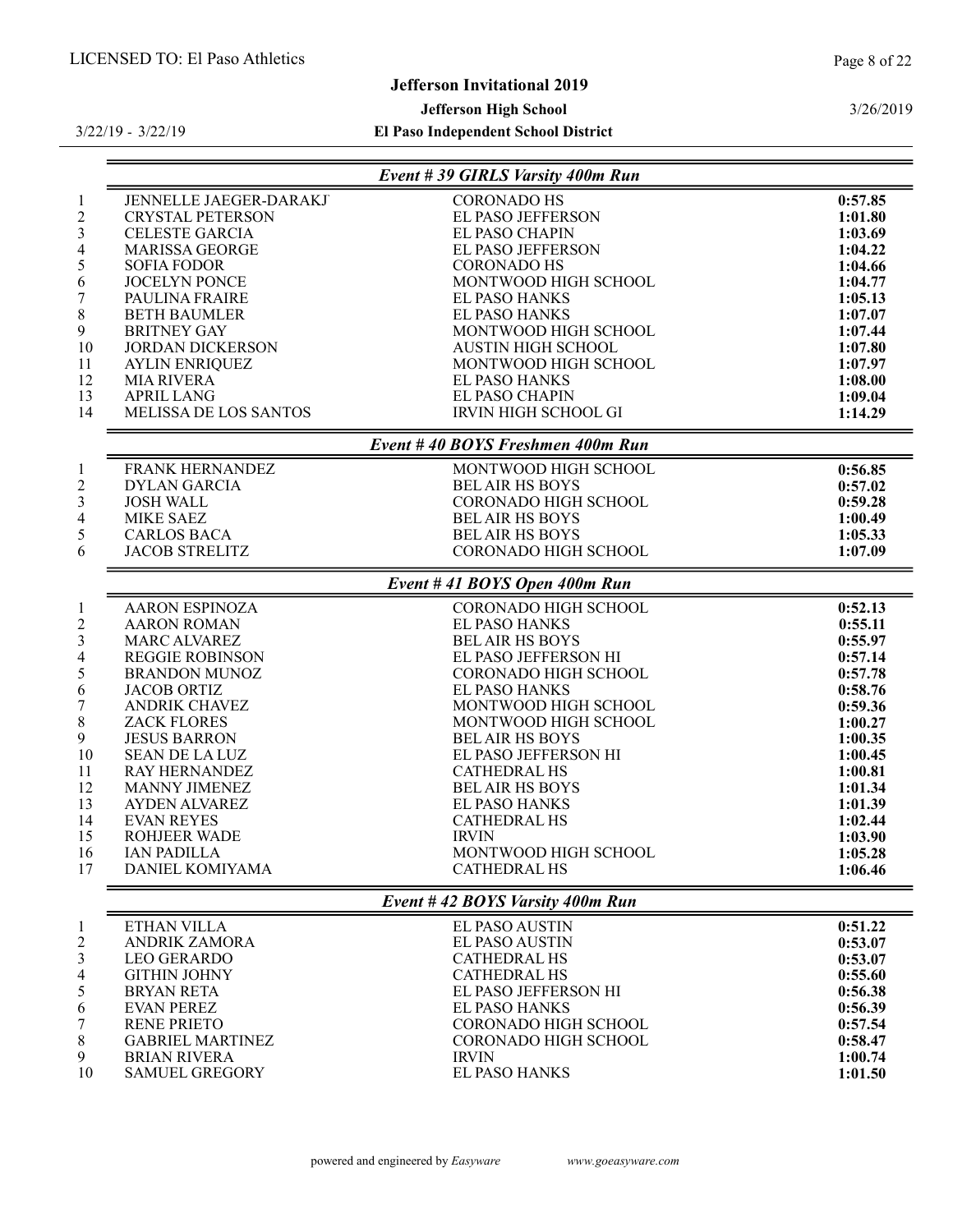# Jefferson Invitational 2019

# Jefferson High School

3/22/19 - 3/22/19

|                          |                          | Event #43 GIRLS Freshmen 300m Hurdles |         |
|--------------------------|--------------------------|---------------------------------------|---------|
| $\mathbf{1}$             | <b>EMILY TRILLO</b>      | <b>EL PASO JEFFERSON</b>              | 0:51.89 |
| $\overline{2}$           | <b>LOGAN MAXWELL</b>     | MONTWOOD HIGH SCHOOL                  | 0:55.37 |
| 3                        | <b>NAYELI CASAS</b>      | MONTWOOD HIGH SCHOOL                  | 0:58.44 |
| 4                        | <b>MERCEDES PENA</b>     | EL PASO JEFFERSON                     | 1:01.53 |
|                          |                          | Event #44 GIRLS Open 300m Hurdles     |         |
| $\mathbf{1}$             | <b>SARAH DANKOVICH</b>   | <b>CORONADO HS</b>                    | 0:55.35 |
| $\overline{2}$           | <b>ANGELEE AMPARAN</b>   | <b>EL PASO JEFFERSON</b>              | 0:55.97 |
| 3                        | <b>LESLY PANTOJA</b>     | MONTWOOD HIGH SCHOOL                  | 0:56.87 |
|                          |                          | Event #45 GIRLS Varsity 300m Hurdles  |         |
| $\mathbf{1}$             | <b>KAREN VILLA</b>       | EL PASO JEFFERSON                     | 0:48.02 |
| $\overline{c}$           | <b>MAR PORTILLO</b>      | <b>CORONADO HS</b>                    | 0:52.12 |
| $\mathfrak{Z}$           | <b>DIANE MENA</b>        | MONTWOOD HIGH SCHOOL                  | 0:52.61 |
| 4                        | <b>ISABELA SANCHEZ</b>   | <b>EL PASO HANKS</b>                  | 0:52.86 |
| 5                        | ALEXANDRA CASILLAS       | <b>EL PASO HANKS</b>                  | 0:56.18 |
|                          |                          | Event #46 BOYS Freshmen 300m Hurdles  |         |
| $\mathbf{1}$             | <b>ERIC AMATO</b>        | EL PASO JEFFERSON HI                  | 0:48.10 |
| $\overline{c}$           | <b>ALEX CHAVEZ</b>       | EL PASO JEFFERSON HI                  | 0:50.76 |
| $\mathfrak{Z}$           | <b>CHARLIE RODRIGUEZ</b> | <b>BEL AIR HS BOYS</b>                | 0:52.95 |
| $\overline{\mathbf{4}}$  | <b>CONNOR BRYANT</b>     | MONTWOOD HIGH SCHOOL                  | 0:53.00 |
| 5                        | <b>MOSES DIAZ</b>        | <b>BEL AIR HS BOYS</b>                | 0:54.96 |
|                          |                          | Event # 47 BOYS Open 300m Hurdles     |         |
| $\mathbf{1}$             | <b>DAVID LLARENA</b>     | <b>CATHEDRAL HS</b>                   | 0:49.07 |
| $\overline{c}$           | <b>BRYAN MONARREZ</b>    | <b>IRVIN</b>                          | 0:51.68 |
| $\mathfrak{Z}$           | <b>JOSHUA RODRIGUEZ</b>  | <b>IRVIN</b>                          | 0:52.75 |
| 4                        | <b>DIEGO PERALES</b>     | <b>CATHEDRAL HS</b>                   | 0:52.84 |
| 5                        | MIGUEL PROVENCIO         | <b>EL PASO AUSTIN</b>                 | 0:54.38 |
| 6                        | <b>RUBEN LOPEZ</b>       | <b>EL PASO AUSTIN</b>                 | 0:59.14 |
|                          |                          | Event #48 BOYS Varsity 300m Hurdles   |         |
| $\mathbf{1}$             | <b>DIEGO HERD</b>        | MONTWOOD HIGH SCHOOL                  | 0:42.67 |
| $\overline{c}$           | ANDRE CORRAL             | CORONADO HIGH SCHOOL                  | 0:43.13 |
| $\mathfrak{Z}$           | <b>IZAK JIMENEZ</b>      | MONTWOOD HIGH SCHOOL                  | 0:43.75 |
| $\overline{\mathcal{A}}$ | <b>DAVID NEUFELD</b>     | <b>IRVIN</b>                          | 0:44.44 |
| 5                        | ELIJAH VELAZQUEZ         | <b>EL PASO AUSTIN</b>                 | 0:44.64 |
| 6                        | CHRISTIAN JAQUEZ         | EL PASO HANKS                         | 0:45.41 |
| 7                        | <b>JERRY STRONG</b>      | <b>EL PASO HANKS</b>                  | 0:46.05 |
| 8                        | LUIS DIAZ-COUDER         | <b>EL PASO HANKS</b>                  | 0:47.13 |
| 9                        | <b>TYLER GRAJEDA</b>     | <b>CORONADO HIGH SCHOOL</b>           | 0:47.40 |
| 10                       | LUIS SANTIESTEBAN        | <b>EL PASO AUSTIN</b>                 | 0:47.91 |
| 11                       | <b>ISAIAH RIVAS</b>      | <b>IRVIN</b>                          | 0:48.10 |
| 12                       | <b>CHRIS TORRES</b>      | <b>EL PASO AUSTIN</b>                 | 0:49.76 |
| 13                       | PABLO SOLIS              | <b>CORONADO HIGH SCHOOL</b>           | 0:53.35 |
|                          |                          | Event #49 GIRLS Freshmen 200m Dash    |         |
| $\mathbf{1}$             | <b>CHEYENNE MCGHEE</b>   | EL PASO HIGH SCHOOL                   | 0:29.25 |
| $\overline{\mathbf{c}}$  | <b>JARRYN KONERI</b>     | <b>CORONADO HS</b>                    | 0:30.63 |
| 3                        | <b>TONI SMITH</b>        | EL PASO HIGH SCHOOL                   | 0:32.96 |
| 4                        | <b>BRYNNE LOYA</b>       | <b>EL PASO HANKS</b>                  | 0:33.72 |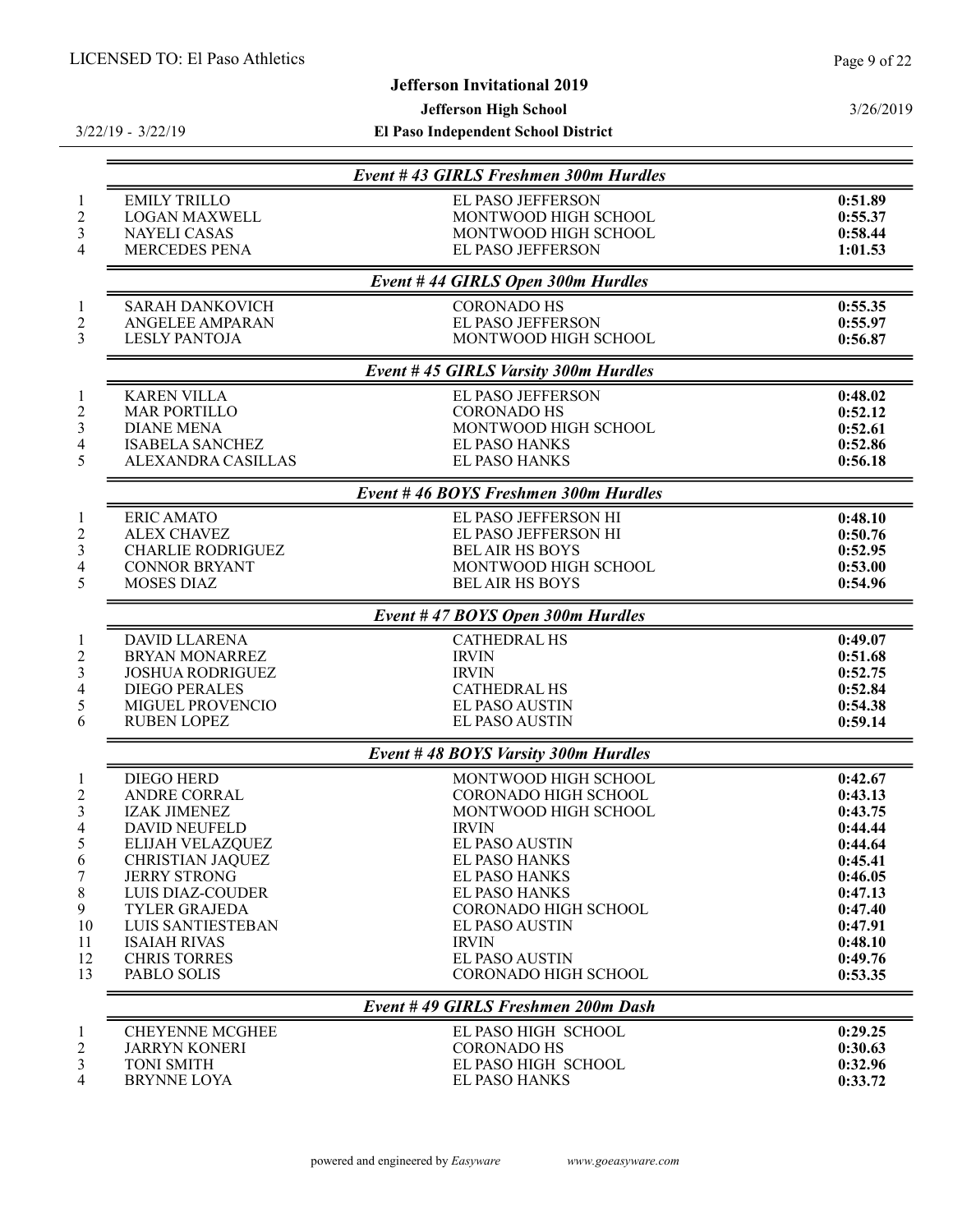3/26/2019

# Jefferson Invitational 2019

# Jefferson High School

|          |                          | Event # 50 GIRLS Open 200m Dash    |         |
|----------|--------------------------|------------------------------------|---------|
|          | AYANA GONZALEZ           | EL PASO JEFFERSON                  | 0:29.66 |
|          | <b>BRIANNA FAVELA</b>    | MONTWOOD HIGH SCHOOL               | 0:30.32 |
|          | <b>MARISSA RASCON</b>    | EL PASO JEFFERSON                  | 0:32.01 |
|          | <b>GABRIELA SILVA</b>    | <b>CORONADO HS</b>                 | 0:32.28 |
|          | <b>BRYANNA WILLIAMS</b>  | <b>IRVIN HIGH SCHOOL GI</b>        | 0:32.39 |
|          | <b>LESLIE MADRID</b>     | <b>CORONADO HS</b>                 | 0:32.73 |
|          | ERYAL MARTINEZ           | <b>BEL AIR HS</b>                  | 0:32.88 |
|          | <b>LESLEY DORADO</b>     | <b>EL PASO HANKS</b>               | 0:32.98 |
|          | RHUAUNA LOZANO           | <b>EL PASO HANKS</b>               | 0:33.53 |
| 10       | KAIYA MCFADDEN           | <b>AUSTIN HIGH SCHOOL</b>          | 0:34.11 |
| 11       | <b>AMANDA FUENTES</b>    | <b>EL PASO HANKS</b>               | 0:34.24 |
| 12       | PAMELA MARTINEZ          | HARMONY SCIENCE ACAD               | 0:34.74 |
| 13       | <b>ANDREA MACIAS</b>     | EL PASO JEFFERSON                  | 0:34.90 |
| 14       | <b>DANIELLE PETERSON</b> | EL PASO CHAPIN                     | 0:35.41 |
| 15       | <b>ITZEL SILVA</b>       | <b>BEL AIR HS</b>                  | 0:38.89 |
|          |                          | Event # 51 GIRLS Varsity 200m Dash |         |
|          | JENNELLE JAEGER-DARAKJ   | <b>CORONADO HS</b>                 | 0:26.48 |
|          | <b>AFRICA CORDOVA</b>    | <b>CORONADO HS</b>                 | 0:27.87 |
|          | <b>JORDAN DICKERSON</b>  | <b>AUSTIN HIGH SCHOOL</b>          | 0:27.91 |
|          | <b>NATALIA RUSSELL</b>   | EL PASO CHAPIN                     | 0:28.28 |
|          | STEPHANIE MCCANN         | EL PASO HANKS                      | 0:28.57 |
|          | <b>JAN'AYA WILLIAMS</b>  | <b>EL PASO CHAPIN</b>              | 0:28.96 |
|          | ALEXA MELENDEZ           | <b>EL PASO JEFFERSON</b>           | 0:29.00 |
|          | MIYAH RAY-MORALES        | EL PASO HIGH SCHOOL                | 0:29.32 |
|          | <b>RACHEL DAVIS</b>      | <b>EL PASO HANKS</b>               | 0:29.38 |
| 10       | NIA GOODE                | <b>EL PASO CHAPIN</b>              | 0:29.38 |
|          | <b>NYLA HOWARD</b>       | <b>EL PASO JEFFERSON</b>           | 0:29.65 |
| 12<br>13 | <b>JOCELYN PONCE</b>     | MONTWOOD HIGH SCHOOL               | 0:29.66 |
|          | <b>KENNEDY MCLILLY</b>   | MONTWOOD HIGH SCHOOL               | 0:29.70 |
| 14       | <b>SOPHIA VALTIER</b>    | EL PASO HIGH SCHOOL                | 0:29.95 |
| 15       | <b>KAYLA CLIFF</b>       | <b>EL PASO HANKS</b>               | 0:30.28 |
| 16       | <b>LOLA PEREZ FRY</b>    | EL PASO HIGH SCHOOL                | 0:30.76 |
| 17<br>18 | ROXANNA BADILLO          | IRVIN HIGH SCHOOL GI               | 0:31.82 |
| 19       | <b>ELIA MARQUEZ</b>      | <b>IRVIN HIGH SCHOOL GI</b>        | 0:33.44 |
|          | MIKAYLA ESPINELLI        | MONTWOOD HIGH SCHOOL               | 0:33.88 |
|          |                          | Event # 52 BOYS Freshmen 200m Dash |         |
|          | YAMIL OAXACA             | MONTWOOD HIGH SCHOOL               | 0:24.80 |
|          | <b>ASTON NGUYEN</b>      | EL PASO JEFFERSON HI               | 0:25.79 |
|          | NICK CHAVARRIA           | <b>BEL AIR HS BOYS</b>             | 0:25.90 |
|          | MIKE SAEZ                | <b>BEL AIR HS BOYS</b>             | 0:26.42 |
|          | <b>ISAIAH RAMIREZ</b>    | MONTWOOD HIGH SCHOOL               | 0:26.53 |
|          | ANDY PAYAN               | <b>IRVIN</b>                       | 0:26.57 |
|          | <b>STEVEN MARTINEZ</b>   | MONTWOOD HIGH SCHOOL               | 0:26.79 |
|          | NATHANIEL URQUIDI        | <b>BEL AIR HS BOYS</b>             | 0:26.93 |
|          | <b>JOSH WALL</b>         | CORONADO HIGH SCHOOL               | 0:27.43 |
| 10       | <b>MARVIN GOMEZ</b>      | <b>EL PASO HANKS</b>               | 0:28.33 |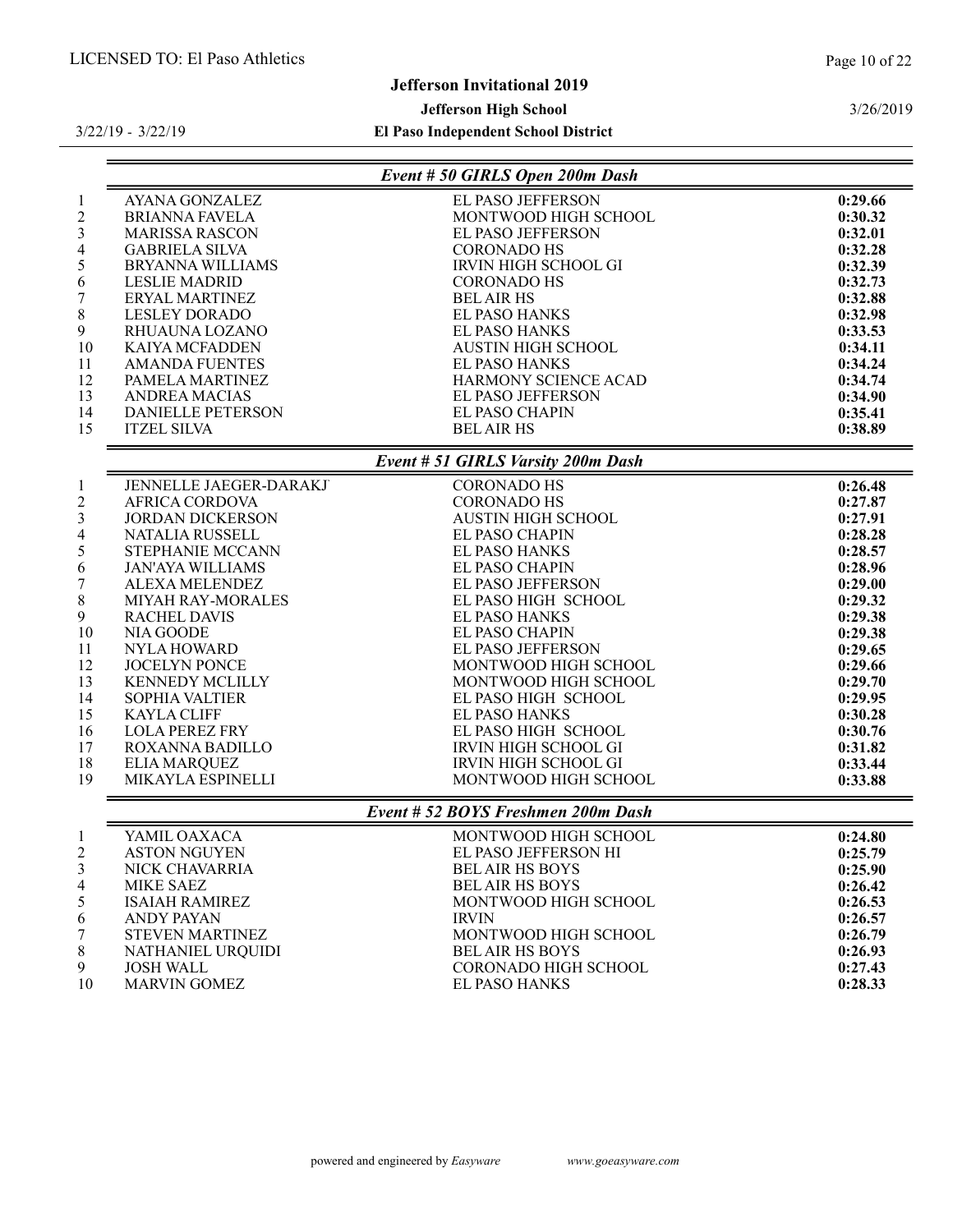# Jefferson Invitational 2019

# Jefferson High School

# El Paso Independent School District

3/22/19 - 3/22/19

|                                |                                             | Event # 53 BOYS Open 200m Dash       |                    |
|--------------------------------|---------------------------------------------|--------------------------------------|--------------------|
| $\mathbf{1}$<br>$\overline{c}$ | <b>LARRY GREEN</b><br><b>CONNOR MCFADIN</b> | <b>IRVIN</b><br>CORONADO HIGH SCHOOL | 0:24.91<br>0:24.99 |
| 3                              | <b>ALI MADANI</b>                           | EL PASO JEFFERSON HI                 | 0:25.60            |
| 4                              | <b>ZENASI MACK</b>                          | <b>IRVIN</b>                         | 0:25.66            |
| 5                              | <b>MARC ALVAREZ</b>                         | <b>BEL AIR HS BOYS</b>               | 0:25.69            |
| 6                              | <b>JAYLIN GILLEY</b>                        | <b>IRVIN</b>                         | 0:26.13            |
| 7                              | SANTIAGO OLIVAS                             | <b>CATHEDRAL HS</b>                  | 0:26.64            |
| $8\,$                          | LUIS GIL                                    | <b>CORONADO HIGH SCHOOL</b>          | 0:26.70            |
| 9                              | <b>BRANDON JIMENEZ</b>                      | <b>EL PASO HANKS</b>                 | 0:26.73            |
| 10                             | <b>OMITROY BALTAZAR</b>                     | <b>EL PASO HANKS</b>                 | 0:26.77            |
| 11                             | VINCENT GARCIA                              | CORONADO HIGH SCHOOL                 | 0:26.83            |
| 12                             | <b>DAVID LLARENA</b>                        | <b>CATHEDRAL HS</b>                  | 0:27.00            |
| 13                             | <b>JESUS BARRON</b>                         | <b>BELAIR HS BOYS</b>                | 0:27.13            |
| 14                             | <b>DIEGO PERALES</b>                        | <b>CATHEDRAL HS</b>                  | 0:27.48            |
| 15                             | <b>ZACK FLORES</b>                          | MONTWOOD HIGH SCHOOL                 | 0:27.76            |
| 16                             | <b>SHAWN PEREZ</b>                          | MONTWOOD HIGH SCHOOL                 | 0:31.29            |
| 17                             | <b>CARLOS AGUILERA</b>                      | MONTWOOD HIGH SCHOOL                 | 0:32.41            |
|                                |                                             | Event # 54 BOYS Varsity 200m Dash    |                    |
| $\mathbf{1}$                   | <b>KAMERON WALKER</b>                       | <b>EL PASO AUSTIN</b>                | 0:23.36            |
| $\overline{c}$                 | <b>SAMUEL GUITTEREZ</b>                     | EL PASO HANKS                        | 0:23.95            |
| $\mathfrak{Z}$                 | MIGUEL VAZQUEZ                              | <b>EL PASO AUSTIN</b>                | 0:24.51            |
| 4                              | <b>JOEL TARANGO</b>                         | <b>IRVIN</b>                         | 0:24.93            |
| 5                              | <b>CARTER MCFADIN</b>                       | CORONADO HIGH SCHOOL                 | 0:25.06            |
| 6                              | <b>JOEY PADILLA</b>                         | EL PASO HANKS                        | 0:25.58            |
| 7                              | <b>ISAAC LUNA</b>                           | MONTWOOD HIGH SCHOOL                 | 0:25.62            |
| 8                              | <b>GABRIEL MARTINEZ</b>                     | CORONADO HIGH SCHOOL                 | 0:25.94            |
| 9                              | NEO VALDEZ                                  | <b>CATHEDRAL HS</b>                  | 0:26.14            |
| 10                             | <b>D J SANCHEZ</b>                          | <b>CATHEDRAL HS</b>                  | 0:26.36            |
| 11                             | <b>EBER ESOBEDO</b>                         | EL PASO HANKS                        | 0:26.69            |
|                                |                                             | Event # 55 GIRLS Freshmen 1600m Run  |                    |
| $\mathbf{1}$                   | <b>CITLALI MONDRAGON</b>                    | EL PASO HIGH SCHOOL                  | 7:06.61            |
| 2                              | <b>BANAH ABDELJABER</b>                     | <b>CORONADO HIGH SCHOOL</b>          | 7:08.42            |
| 3                              | MICAELA IHORN                               | EL PASO HIGH SCHOOL                  | 7:36.71            |
|                                |                                             | Event # 56 GIRLS Open 1600m Run      |                    |
| $\mathbf{1}$                   | <b>SARA ARMENDARIZ</b>                      | <b>BEL AIR HS</b>                    | 6:06.17            |
| 2                              | <b>ROSEMARY TORRES</b>                      | <b>BEL AIR HS</b>                    | 6:06.74            |
| 3                              | <b>KAREN GARCIA</b>                         | EL PASO JEFFERSON                    | 6:08.12            |
| 4                              | MONIQUE CORREA                              | EL PASO JEFFERSON                    | 6:09.32            |
| 5                              | <b>ABIGAIL MURILLO</b>                      | <b>BEL AIR HS</b>                    | 6:11.37            |
| 6                              | <b>ANISIA MARTINEZ</b>                      | MONTWOOD HIGH SCHOOL                 | 6:21.85            |
| 7                              | <b>SYDNEY PUENTES</b>                       | <b>CORONADO HS</b>                   | 6:22.51            |
| 8                              | <b>VERONICA LOPEZ</b>                       | <b>CORONADO HS</b>                   | 6:25.74            |
| 9                              | <b>SARAH DIAZ</b>                           | MONTWOOD HIGH SCHOOL                 | 6:45.77            |
| 10                             | <b>AYLIN PINA</b>                           | MONTWOOD HIGH SCHOOL                 | 8:51.16            |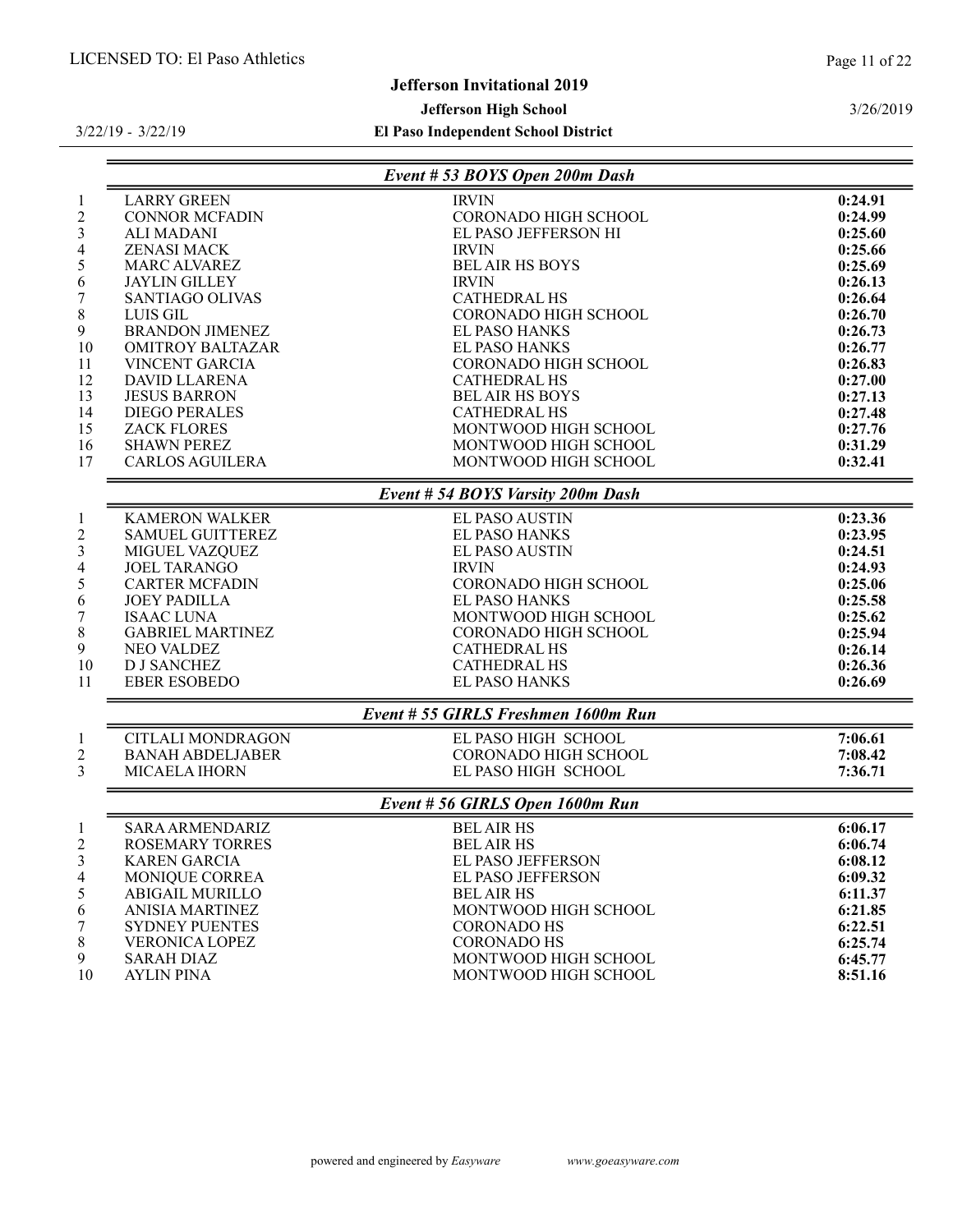# Jefferson Invitational 2019

# Jefferson High School

El Paso Independent School District

|                                               | Event # 57 GIRLS Varsity 1600m Run   |                    |
|-----------------------------------------------|--------------------------------------|--------------------|
| <b>SOPHIA FLORES</b>                          | <b>CORONADO HS</b>                   | 5:51.67            |
| <b>IVETTE ROJAS</b>                           | EL PASO JEFFERSON                    | 5:55.94            |
| <b>JALYN GUARDADO</b>                         | <b>CORONADO HS</b>                   | 6:09.53            |
| <b>MARCELA PERCHES</b>                        | <b>CORONADO HS</b>                   | 6:20.00            |
| <b>BETH BAUMLER</b>                           | EL PASO HANKS                        | 6:23.37            |
| <b>MADISON SPENCER</b>                        | <b>EL PASO HANKS</b>                 | 6:37.33            |
| <b>VIVIAN SHAHEEN</b>                         | EL PASO HIGH SCHOOL                  | 7:10.19            |
| <b>CAMILLE WATTS</b>                          | EL PASO HIGH SCHOOL                  | 7:12.46            |
| <b>ELIZABETH PRADO</b>                        | EL PASO HIGH SCHOOL                  | 7:24.37            |
|                                               | Event # 58 BOYS Freshmen 1600m Run   |                    |
| STEPHEN PITCHKOLAN                            | <b>CORONADO HIGH SCHOOL</b>          | 5:14.69            |
| <b>JOSH ESPINO</b>                            | <b>CORONADO HIGH SCHOOL</b>          | 5:16.91            |
| <b>DIEGO GARNICA</b>                          | <b>CORONADO HIGH SCHOOL</b>          | 5:27.75            |
| <b>ETHAN GOMEZ</b>                            | MONTWOOD HIGH SCHOOL                 | 5:32.39            |
| <b>CARLOS GRAJEDA</b>                         | MONTWOOD HIGH SCHOOL                 | 5:34.42            |
| <b>DYLAN LORILLA</b>                          | <b>CATHEDRAL HS</b>                  | 5:44.18            |
| <b>MARCOS GARCIA</b>                          | <b>CATHEDRAL HS</b>                  | 5:49.90            |
| LEONARDO GUTIERREZ                            | <b>CATHEDRAL HS</b>                  | 6:01.24            |
| <b>ALEX BACA</b>                              | <b>BEL AIR HS BOYS</b>               | 6:13.73            |
| <b>KEVIN BALLESTEROS</b>                      | <b>BELAIR HS BOYS</b>                | 6:39.61            |
| <b>SAID MORENO</b>                            | <b>BEL AIR HS BOYS</b>               | 7:03.08            |
|                                               |                                      |                    |
|                                               | Event # 59 BOYS Open 1600m Run       |                    |
| ALBERTO MARTINEZ                              | <b>CATHEDRAL HS</b>                  | 5:10.17            |
| <b>DOMINIC LARA</b>                           | CORONADO HIGH SCHOOL                 | 5:11.69            |
| <b>DYLAN SAUNDERS</b>                         | <b>CORONADO HIGH SCHOOL</b>          | 5:22.15            |
| <b>SEBASTIAN MARTINEZ</b>                     | <b>CATHEDRAL HS</b>                  | 5:30.13            |
| ANDRES NEVAREZ                                | <b>CATHEDRAL HS</b>                  | 5:31.04            |
| <b>JOSUE GOMEZ-RAMIREZ</b>                    | <b>BEL AIR HS BOYS</b>               | 5:45.28            |
| ALFREDO MALDONADO                             | MONTWOOD HIGH SCHOOL                 | 5:48.69            |
| <b>ANDRICK MARTINEZ</b>                       | CORONADO HIGH SCHOOL                 | 6:15.80            |
| <b>JOSE HERNANDEZ</b>                         | <b>IRVIN</b>                         | 6:41.26            |
|                                               | Event # 60 BOYS Varsity 1600m Run    |                    |
| <b>RODGER RIVERA</b>                          | EL PASO HANKS                        | 4:29.32            |
| NICK GONZALEZ                                 | <b>CORONADO HIGH SCHOOL</b>          | 4:37.04            |
| <b>ALAN ALBA</b>                              | <b>CORONADO HIGH SCHOOL</b>          | 4:40.76            |
| <b>CHAUNCEY WILKES</b>                        | <b>EL PASO ANDRESS</b>               | 4:49.40            |
| <b>HECTOR RIVERA</b>                          | <b>BEL AIR HS BOYS</b>               | 4:51.86            |
| <b>D'ANGELO FLORES</b>                        | EL PASO JEFFERSON HI                 | 4:52.60            |
| <b>JOSE NILO</b>                              | <b>EL PASO AUSTIN</b>                | 4:52.79            |
| <b>RUBEN GONZALEZ</b>                         | MONTWOOD HIGH SCHOOL                 | 4:53.27            |
| <b>CHRISTIAN JAQUEZ</b>                       | <b>EL PASO HANKS</b>                 | 4:54.82            |
| <b>STEPHEN STRESOW</b>                        | <b>CATHEDRAL HS</b>                  | 4:57.48            |
| <b>FERNANDO ANZURES</b>                       | <b>CATHEDRAL HS</b>                  | 5:04.87            |
| NICO MAES                                     | <b>CATHEDRAL HS</b>                  | 5:06.65            |
| <b>ADRIAN MORALES</b>                         | <b>IRVIN</b>                         | 5:12.39            |
|                                               |                                      |                    |
|                                               | <b>IRVIN</b>                         | 5:17.69            |
| <b>JUAN ROJAS</b>                             |                                      |                    |
| <b>MATTHEW ESPARZA</b><br><b>NOAH SANCHEZ</b> | MONTWOOD HIGH SCHOOL<br><b>IRVIN</b> | 5:21.01<br>5:39.67 |

EL PASO HIGH SCHOOL A

EL PASO JEFFERSON A EL PASO JEFFERSON 4:51.88

#### 3/26/2019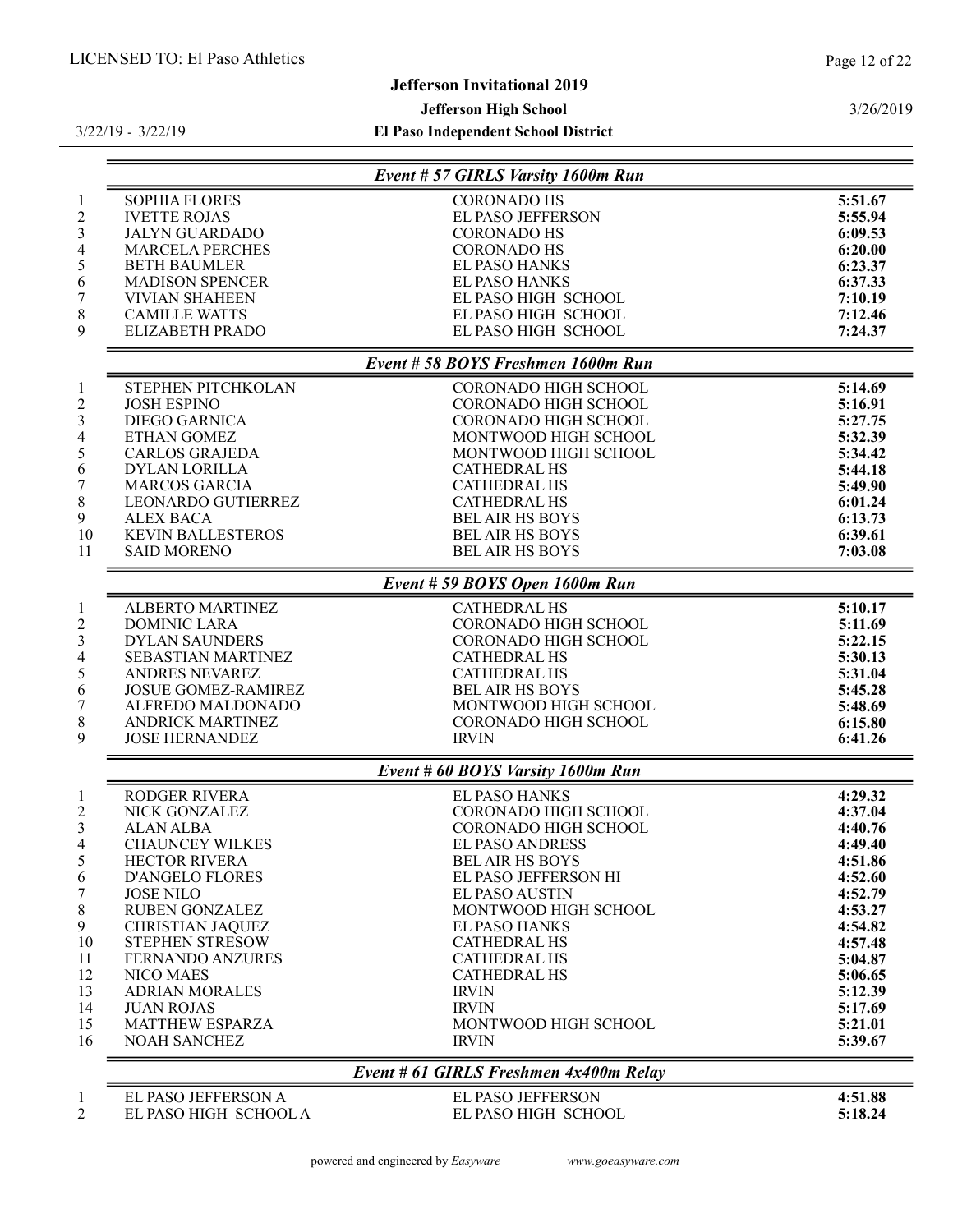# Jefferson Invitational 2019

Jefferson High School

3/22/19 - 3/22/19

|                                                  | Event # 62 GIRLS Open 4x400m Relay           |                    |
|--------------------------------------------------|----------------------------------------------|--------------------|
| <b>CORONADO HS A</b>                             | <b>CORONADO HS</b>                           | 4:36.93            |
| MONTWOOD HIGH SCHOOL<br>EL PASO HIGH SCHOOL A    | MONTWOOD HIGH SCHOOL<br>EL PASO HIGH SCHOOL  | 4:43.79            |
| EL PASO HANKS A                                  | <b>EL PASO HANKS</b>                         | 4:59.41<br>5:14.07 |
|                                                  |                                              |                    |
|                                                  | Event # 63 GIRLS Varsity 4x400m Relay        |                    |
| <b>CORONADO HS A</b>                             | <b>CORONADO HS</b>                           | 4:17.82            |
| EL PASO HANKS A<br>MONTWOOD HIGH SCHOOL          | <b>EL PASO HANKS</b><br>MONTWOOD HIGH SCHOOL | 4:20.31<br>4:30.01 |
| EL PASO HIGH SCHOOL A                            | EL PASO HIGH SCHOOL                          | 4:36.02            |
|                                                  |                                              |                    |
|                                                  | Event # 64 BOYS Freshmen 4x400m Relay        |                    |
| MONTWOOD HIGH SCHOOL                             | MONTWOOD HIGH SCHOOL                         | 3:53.12            |
| CORONADO HIGH SCHOOL A                           | <b>CORONADO HIGH SCHOOL</b>                  | 4:19.21            |
|                                                  | Event # 65 BOYS Open 4x400m Relay            |                    |
| EL PASO AUSTIN A                                 | <b>EL PASO AUSTIN</b>                        | 3:51.26            |
| <b>CATHEDRAL HS A</b>                            | <b>CATHEDRAL HS</b>                          | 3:55.72            |
| CORONADO HIGH SCHOOL A                           | CORONADO HIGH SCHOOL                         | 3:57.28            |
| EL PASO HANKS A                                  | <b>EL PASO HANKS</b>                         | 4:01.72            |
|                                                  | Event # 66 BOYS Varsity 4x400m Relay         |                    |
| EL PASO AUSTIN A                                 | EL PASO AUSTIN                               | 3:32.27            |
| EL PASO HANKS A                                  | EL PASO HANKS                                | 3:33.09            |
| CORONADO HIGH SCHOOL A                           | CORONADO HIGH SCHOOL                         | 3:37.22            |
| MONTWOOD HIGH SCHOOL<br><b>CATHEDRAL HS A</b>    | MONTWOOD HIGH SCHOOL<br><b>CATHEDRAL HS</b>  | 3:40.39<br>3:50.88 |
|                                                  |                                              |                    |
|                                                  | Event # 67 GIRLS Freshmen High Jump          |                    |
| ALEXANDRIA MUNOZ                                 | EL PASO JEFFERSON                            | 4'00.00"           |
| MICAELA IHORN                                    | EL PASO HIGH SCHOOL                          | <b>NM</b>          |
| <b>ASHLEY IBARRA</b>                             | <b>EL PASO HANKS</b>                         | <b>NM</b>          |
|                                                  | Event # 68 BOYS Freshmen High Jump           |                    |
| <b>CONNOR BRYANT</b>                             | MONTWOOD HIGH SCHOOL                         | <b>NM</b>          |
| <b>DIEGO ESPINOZA</b>                            | <b>CORONADO HIGH SCHOOL</b>                  | <b>DNS</b>         |
|                                                  | Event # 69 GIRLS Open High Jump              |                    |
| <b>ALISSA KENNEDY</b>                            | EL PASO HIGH SCHOOL                          | 4'06.00"           |
| <b>MARISOL TARANGO</b>                           | <b>CORONADO HS</b>                           | 4'06.00"           |
| SAMAIRA FRAGOSO<br>VICTORIA BUSTILLOS            | <b>CORONADO HS</b><br><b>EL PASO HANKS</b>   | 3'10.00"           |
|                                                  |                                              | <b>NM</b>          |
|                                                  | Event #70 BOYS Open High Jump                |                    |
| <b>ANDRICK MARTINEZ</b>                          | <b>CORONADO HIGH SCHOOL</b>                  | 5'06.00"           |
| <b>ADRIAN PARSONS</b>                            | <b>BEL AIR HS BOYS</b>                       | 5'02.00"           |
| LUIS GIL                                         | CORONADO HIGH SCHOOL                         | 5'00.00"           |
| <b>GARRETT LEVESQUE</b>                          | <b>CORONADO HIGH SCHOOL</b>                  | NM                 |
| <b>DANIEL SALAS</b>                              | <b>IRVIN</b>                                 | NM                 |
| <b>JOSHUA RODRIGUEZ</b><br><b>JUSTIN ANGUINO</b> | <b>IRVIN</b><br><b>IRVIN</b>                 | <b>NM</b><br>NM    |
| <b>AYDEN ALVAREZ</b>                             | <b>EL PASO HANKS</b>                         | NM                 |
|                                                  |                                              |                    |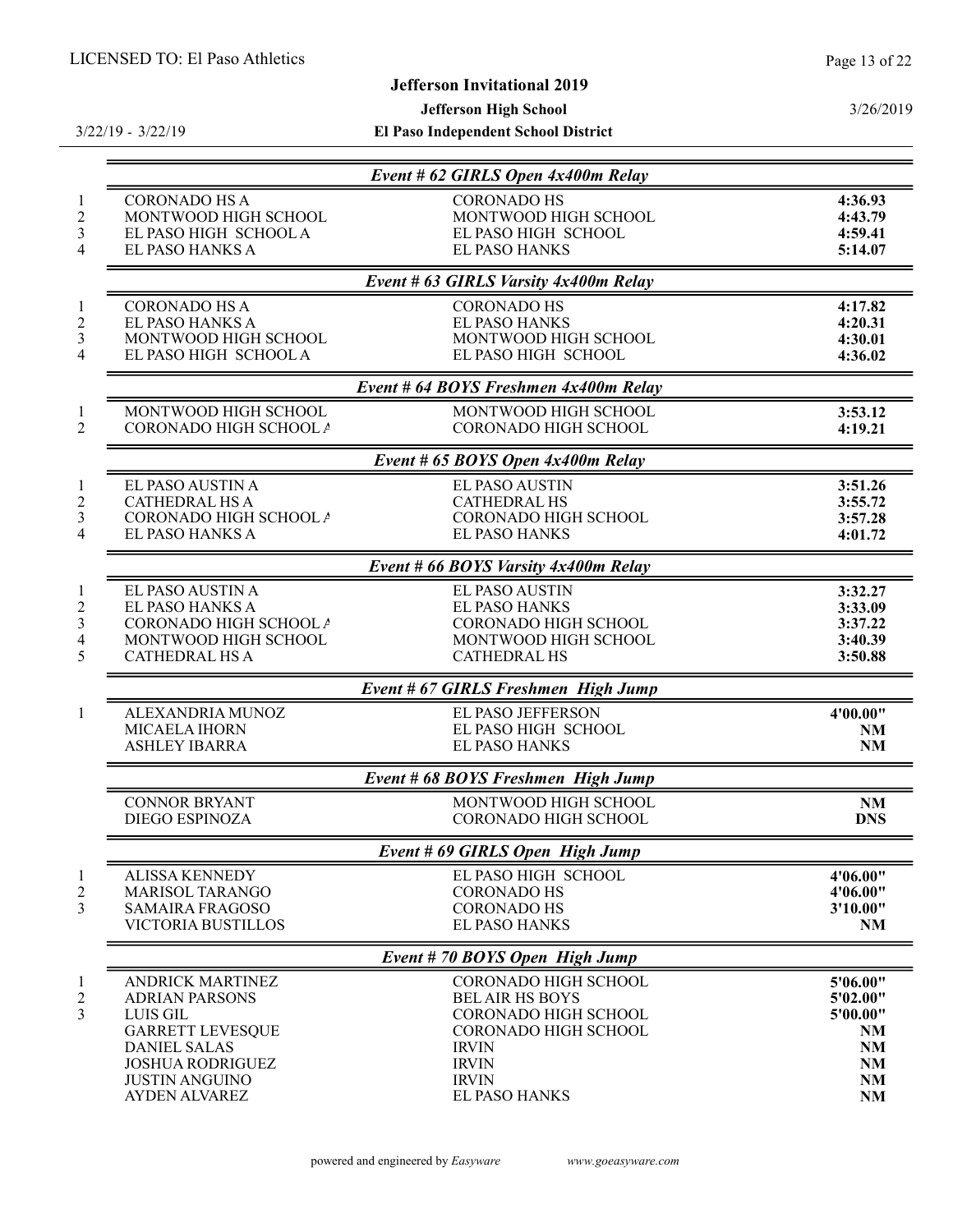3/26/2019

# Jefferson Invitational 2019

# Jefferson High School

|                                                              |                                                                                                                                                                                                      | Event # 71 GIRLS Varsity High Jump                                                                                                                                                                          |                                                                                                           |
|--------------------------------------------------------------|------------------------------------------------------------------------------------------------------------------------------------------------------------------------------------------------------|-------------------------------------------------------------------------------------------------------------------------------------------------------------------------------------------------------------|-----------------------------------------------------------------------------------------------------------|
| $\mathbf{1}$<br>$\mathfrak{2}$<br>3<br>4<br>5<br>6<br>7<br>8 | <b>KAREN VILLA</b><br><b>LISETTE SAULTERS</b><br><b>MAR PORTILLO</b><br><b>LUCERO BROWN</b><br>STEPHANIE MCCANN<br><b>MELODY BURTON</b><br><b>VIVIAN FLORES</b><br><b>DIANE MENA</b><br>MELODY STOUT | EL PASO JEFFERSON<br><b>EL PASO HANKS</b><br><b>CORONADO HS</b><br>EL PASO HIGH SCHOOL<br><b>EL PASO HANKS</b><br><b>EL PASO HANKS</b><br><b>CORONADO HS</b><br>MONTWOOD HIGH SCHOOL<br>EL PASO HIGH SCHOOL | 4'10.00"<br>4'08.00"<br>4'08.00"<br>4'08.00"<br>4'06.00"<br>4'04.00"<br>4'04.00"<br>4'02.00"<br><b>NM</b> |
|                                                              |                                                                                                                                                                                                      | Event #72 BOYS Varsity High Jump                                                                                                                                                                            |                                                                                                           |
| $\mathbf{1}$                                                 | <b>ETHAN VILLA</b><br><b>GERARDO VARELA</b><br><b>GARRETT LEVESQUE</b><br><b>JAZZIAH ROBINSON</b><br><b>EDGAR SILVA</b><br><b>ALEC VILLA</b>                                                         | <b>EL PASO AUSTIN</b><br><b>EL PASO AUSTIN</b><br><b>CORONADO HIGH SCHOOL</b><br><b>EL PASO HANKS</b><br><b>BEL AIR HS BOYS</b><br><b>EL PASO HANKS</b>                                                     | 5'04.00"<br><b>NM</b><br>NM<br><b>NM</b><br><b>NM</b><br><b>NM</b>                                        |
|                                                              |                                                                                                                                                                                                      | Event #73 GIRLS Freshmen Pole Vault                                                                                                                                                                         |                                                                                                           |
| $\mathbf{1}$                                                 | <b>NAYELI CASAS</b>                                                                                                                                                                                  | MONTWOOD HIGH SCHOOL                                                                                                                                                                                        | 5'06.00"                                                                                                  |
|                                                              |                                                                                                                                                                                                      | Event #74 BOYS Freshmen Pole Vault                                                                                                                                                                          |                                                                                                           |
| $\mathbf{1}$<br>$\mathbf{1}$<br>3<br>3                       | <b>SERGIO PACHECO</b><br><b>CONNOR BRYANT</b><br><b>CHARLIE RODRIGUEZ</b><br>STEPHEN PITCHKOLAN<br><b>EUGENIO CASAUBON</b><br><b>KEVIN OTERO</b><br><b>SANTIAGO ARRAS</b>                            | <b>EL PASO HANKS</b><br>MONTWOOD HIGH SCHOOL<br><b>BEL AIR HS BOYS</b><br><b>CORONADO HIGH SCHOOL</b><br>CORONADO HIGH SCHOOL<br>RIVERSIDE HIGH SCHOO<br>CORONADO HIGH SCHOOL                               | 7'06.00"<br>7'06.00"<br>7'00.00"<br>7'00.00"<br>NM<br>NM<br><b>NM</b>                                     |
|                                                              |                                                                                                                                                                                                      | Event # 75 GIRLS Open Pole Vault                                                                                                                                                                            |                                                                                                           |
| $\mathbf{1}$<br>$\overline{2}$<br>3                          | <b>SAMAIRA FRAGOSO</b><br><b>CYNTHIA MONTES</b><br><b>GIGI MAIER</b><br><b>GRECIA MARTINEZ</b>                                                                                                       | <b>CORONADO HS</b><br><b>BEL AIR HS</b><br>EL PASO JEFFERSON<br><b>AUSTIN HIGH SCHOOL</b>                                                                                                                   | 7'00.00"<br>6'06.00"<br>5'06.00"<br><b>DNS</b>                                                            |
|                                                              |                                                                                                                                                                                                      | Event #76 BOYS Open Pole Vault                                                                                                                                                                              |                                                                                                           |
| $\mathbf{1}$<br>$\overline{2}$<br>3<br>4<br>5                | VINCENT GARCIA<br><b>JESUS ROJO</b><br><b>ERIC LOPEZ</b><br><b>MANNY JIMENEZ</b><br><b>KEVIN MERINO</b><br><b>KEVIN EINAUDI</b>                                                                      | CORONADO HIGH SCHOOL<br><b>CORONADO HIGH SCHOOL</b><br>RIVERSIDE HIGH SCHOO<br><b>BEL AIR HS BOYS</b><br>RIVERSIDE HIGH SCHOO<br><b>CORONADO HIGH SCHOOL</b>                                                | 9'06.00"<br>9'00.00"<br>8'06.00"<br>8'00.00"<br>8'00.00"<br>NM                                            |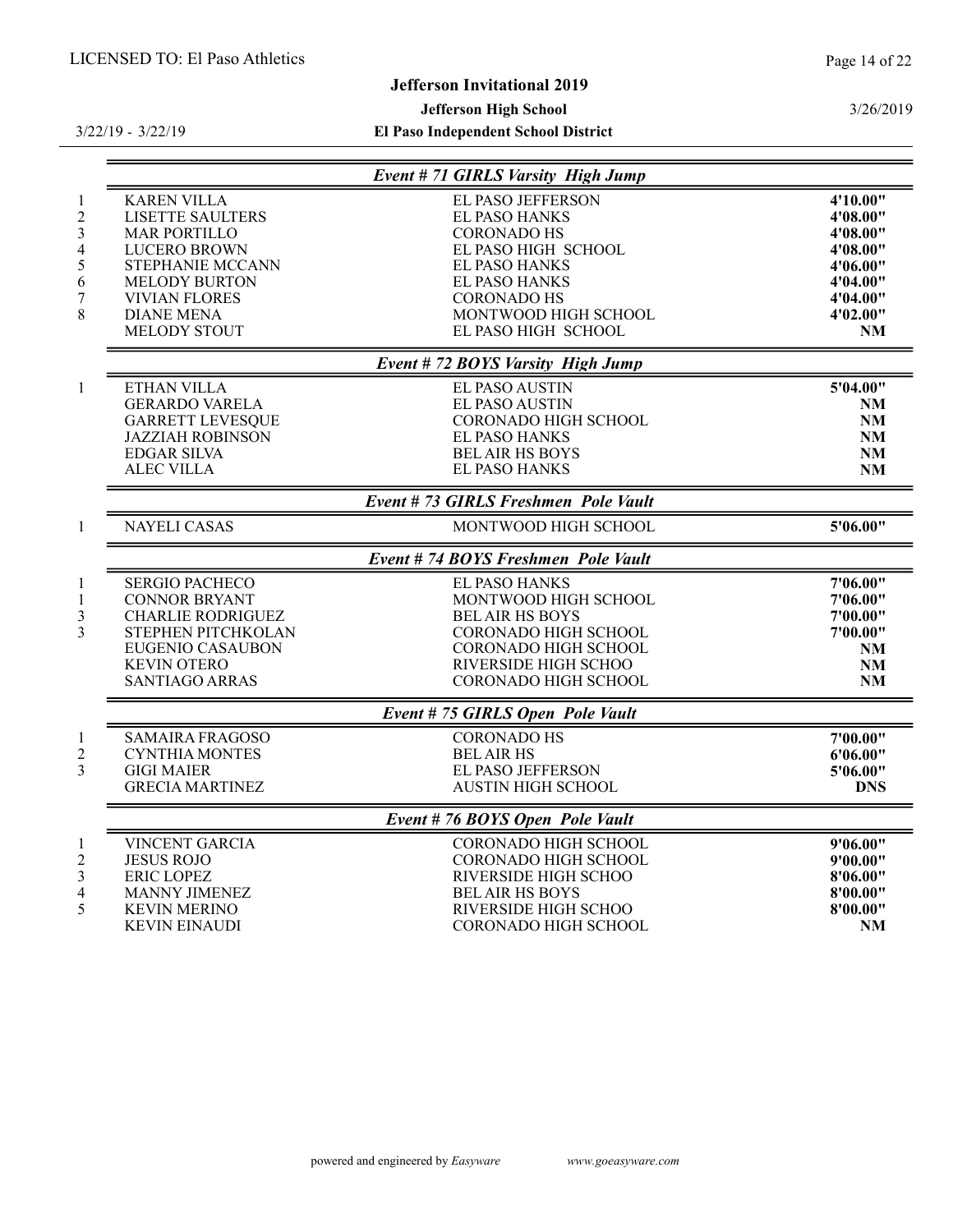3/26/2019

# Jefferson Invitational 2019

# Jefferson High School

|                         | Event # 77 GIRLS Varsity Pole Vault |           |
|-------------------------|-------------------------------------|-----------|
| PAULINA FRAIRE          | EL PASO HANKS                       | 7'06.00"  |
| VALERIA PORTILLO        | <b>CORONADO HS</b>                  | 7'00.00"  |
| ALEXA MELENDEZ          | EL PASO JEFFERSON                   | 6'06.00"  |
| <b>SASHA HOPKINS</b>    | <b>EL PASO CHAPIN</b>               | 6'06.00"  |
| <b>JAYLA WILLIAMS</b>   | <b>EL PASO CHAPIN</b>               | 6'06.00"  |
| <b>VIVIAN FLORES</b>    | <b>CORONADO HS</b>                  | <b>NM</b> |
| YARETSY HERNANDEZ       | EL PASO JEFFERSON                   | <b>NM</b> |
| <b>AUDREY BATISTA</b>   | EL PASO HANKS                       | <b>NM</b> |
| PAULINA DIAZ            | <b>BEL AIR HS</b>                   | <b>NM</b> |
| <b>MEGAN PENNINGTON</b> | MONTWOOD HIGH SCHOOL                | <b>NM</b> |
|                         | Event #78 BOYS Varsity Pole Vault   |           |
| MATTHEW SANCHEZ         | CORONADO HIGH SCHOOL                | 13'08.00" |
| <b>DANIEL LARIOS</b>    | <b>CORONADO HIGH SCHOOL</b>         | 12'06.00" |
| <b>EVAN PEREZ</b>       | <b>EL PASO HANKS</b>                | 11'06.00" |
| ADRIAN ZAMORA           | <b>BEL AIR HS BOYS</b>              | 10'00.00" |
| <b>CHRIS TORRES</b>     | EL PASO AUSTIN                      | 10'00.00" |
| <b>JUSTINE ADEBAYO</b>  | RIVERSIDE HIGH SCHOO                | 10'00.00" |
| <b>ANDREW YCO</b>       | EL PASO AUSTIN                      | 9'00.00"  |
| <b>DAVID VASQUEZ</b>    | MONTWOOD HIGH SCHOOL                | NM        |
|                         | Event # 79 GIRLS Freshmen Long Jump |           |
| <b>CHEYENNE MCGHEE</b>  | EL PASO HIGH SCHOOL                 | 13'03.50" |
| <b>NAYELI CASAS</b>     | MONTWOOD HIGH SCHOOL                | 12'00.75" |
| <b>TONI SMITH</b>       | EL PASO HIGH SCHOOL                 | 11'09.00" |
| <b>CYNTHIA GALLEGOS</b> | MONTWOOD HIGH SCHOOL                | 11'08.50" |
| VICTORIA LIU            | EL PASO HIGH SCHOOL                 | 10'11.50" |
| ALYSSA TELLEZ           | <b>AUSTIN HIGH SCHOOL</b>           | 8'05.25"  |
| ELIZABETH HERNANDEZ     | <b>AUSTIN HIGH SCHOOL</b>           | <b>NM</b> |
| NADIA AGOSTO            | <b>AUSTIN HIGH SCHOOL</b>           | <b>NM</b> |
| FRIDA QUINTANA          | <b>EL PASO HANKS</b>                | <b>NM</b> |
|                         | Event # 80 BOYS Freshmen Long Jump  |           |
| YAMIL OAXACA            | MONTWOOD HIGH SCHOOL                | 17'10.00" |
| RICKY LOZOYA            | <b>CORONADO HIGH SCHOOL</b>         | 17'06.50" |
| <b>IAN CANO</b>         | MONTWOOD HIGH SCHOOL                | 17'02.00" |
| <b>ADAM GOMEZ</b>       | <b>BEL AIR HS BOYS</b>              | 17'01.50" |
| <b>KEVIN MELENDEZ</b>   | MONTWOOD HIGH SCHOOL                | 16'10.00" |
| <b>MARVIN GOMEZ</b>     | <b>EL PASO HANKS</b>                | 16'00.00" |
| <b>ANDY PAYAN</b>       | <b>IRVIN</b>                        | 15'09.00" |
| ANGEL CABRERA           | EL PASO JEFFERSON HI                | 15'09.00" |
| <b>JOSH WALL</b>        | <b>CORONADO HIGH SCHOOL</b>         | 15'04.50" |
| <b>MOSES DIAZ</b>       | <b>BEL AIR HS BOYS</b>              | 15'03.00" |
| <b>ADAM GONZALEZ</b>    | <b>BEL AIR HS BOYS</b>              | <b>NM</b> |
| HUNTER WATTS            | CORONADO HIGH SCHOOL                | <b>NM</b> |
| <b>JUAN MICHACA</b>     | <b>IRVIN</b>                        | <b>NM</b> |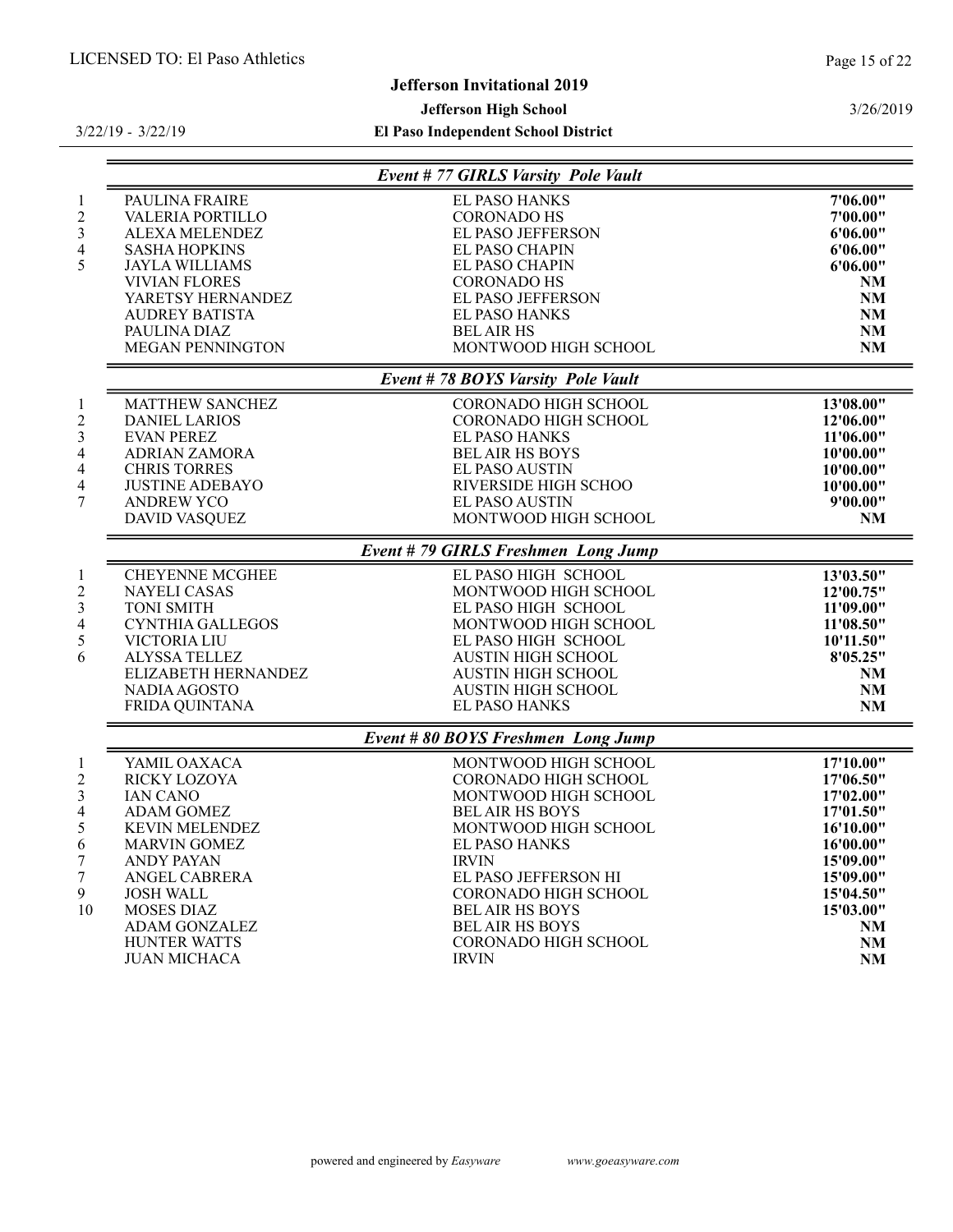LISETTE SAULTERS

3/26/2019

# Jefferson Invitational 2019

#### Jefferson High School

3/22/19 - 3/22/19

El Paso Independent School District

| <b>MADELINE CARTER</b><br><b>VIANNI AGUIRRE</b><br>DESIREE HERNANDEZ<br><b>ISABELLA BENTLEY</b>                                                                                                                                                                                                                                                                                   | Event # 81 GIRLS Open Long Jump<br><b>AUSTIN HIGH SCHOOL</b><br>EL PASO JEFFERSON                                                                                                                                                                                                                                                                                                           | 14'00.75"                                                                                                                                                                                     |
|-----------------------------------------------------------------------------------------------------------------------------------------------------------------------------------------------------------------------------------------------------------------------------------------------------------------------------------------------------------------------------------|---------------------------------------------------------------------------------------------------------------------------------------------------------------------------------------------------------------------------------------------------------------------------------------------------------------------------------------------------------------------------------------------|-----------------------------------------------------------------------------------------------------------------------------------------------------------------------------------------------|
|                                                                                                                                                                                                                                                                                                                                                                                   |                                                                                                                                                                                                                                                                                                                                                                                             |                                                                                                                                                                                               |
| <b>LESLY PANTOJA</b><br>ANGELICA MORA<br><b>ATHENA RUEDA</b><br><b>STEVIE TUCKMAN</b><br>ERYAL MARTINEZ<br><b>OLIVIA HAYNER</b><br><b>ITZEL SILVA</b><br><b>BRIANNA RUBIO</b><br>VICTORIA BUSTILLOS<br><b>RUTH SODIPE</b><br><b>AMIA DOMINQUIZ</b><br><b>ELAZAY MONTELONGO</b><br><b>BRIANNA FAVELA</b>                                                                           | <b>AUSTIN HIGH SCHOOL</b><br><b>EL PASO HANKS</b><br>MONTWOOD HIGH SCHOOL<br><b>BEL AIR HS</b><br>EL PASO HIGH SCHOOL<br>EL PASO HIGH SCHOOL<br><b>BEL AIR HS</b><br>EL PASO HIGH SCHOOL<br><b>BEL AIR HS</b><br><b>CORONADO HS</b><br><b>EL PASO HANKS</b><br>MONTWOOD HIGH SCHOOL<br><b>EL PASO HANKS</b><br><b>AUSTIN HIGH SCHOOL</b><br>MONTWOOD HIGH SCHOOL                            | 14'00.00"<br>12'07.50"<br>12'07.00"<br>12'07.00"<br>12'05.25"<br>12'04.25"<br>12'04.00"<br>12'02.00"<br>11'00.50"<br>10'11.75"<br>9'10.50"<br><b>NM</b><br>NM<br>NM<br>NM<br>NM               |
|                                                                                                                                                                                                                                                                                                                                                                                   |                                                                                                                                                                                                                                                                                                                                                                                             |                                                                                                                                                                                               |
| <b>RAY HERNANDEZ</b><br><b>VINCENT GARCIA</b><br><b>ERIC CHAVEZ</b><br><b>ADRIAN PARSONS</b><br>SANTIAGO OLIVAS<br><b>JAYLIN GILLEY</b><br>ALI MADANI<br><b>ZENASI MACK</b><br><b>JOSE MATA</b><br><b>LUIS GIL</b><br><b>AYDEN ALVAREZ</b><br><b>JESUS ROJO</b><br><b>TAE GRANT</b><br><b>DONOVAN SPAN</b><br><b>NATHANIEL RUBIO</b><br><b>TONY ARROYOS</b><br><b>JUDE BLANCO</b> | <b>CATHEDRAL HS</b><br>CORONADO HIGH SCHOOL<br><b>EL PASO HANKS</b><br><b>BEL AIR HS BOYS</b><br><b>CATHEDRAL HS</b><br><b>IRVIN</b><br>EL PASO JEFFERSON HI<br><b>IRVIN</b><br><b>IRVIN</b><br>CORONADO HIGH SCHOOL<br><b>EL PASO HANKS</b><br>CORONADO HIGH SCHOOL<br><b>EL PASO AUSTIN</b><br>MONTWOOD HIGH SCHOOL<br><b>BEL AIR HS BOYS</b><br>EL PASO AUSTIN<br><b>BEL AIR HS BOYS</b> | 17'08.00"<br>17'07.00"<br>17'05.00"<br>17'00.00"<br>16'11.00"<br>16'07.00"<br>16'06.50"<br>16'01.00"<br>15'03.50"<br>15'01.00"<br>14'09.00"<br>14'07.00"<br><b>NM</b><br>NM<br>NM<br>NM<br>NM |
|                                                                                                                                                                                                                                                                                                                                                                                   |                                                                                                                                                                                                                                                                                                                                                                                             |                                                                                                                                                                                               |
| STEPHANIE MCCANN<br>ALEXANDRA CASILLAS<br><b>LOLA PEREZ FRY</b><br><b>JORDAN DICKERSON</b><br><b>SASHA HOPKINS</b><br><b>NYLA HOWARD</b><br><b>MEGAN MAIER</b><br>NATALIA MARTINEZ-MEZA<br><b>JASANIQUE STROTHERS</b>                                                                                                                                                             | <b>EL PASO HANKS</b><br>EL PASO HANKS<br>EL PASO HIGH SCHOOL<br><b>AUSTIN HIGH SCHOOL</b><br><b>EL PASO CHAPIN</b><br>EL PASO JEFFERSON<br>EL PASO JEFFERSON<br><b>BEL AIR HS</b><br><b>BEL AIR HS</b>                                                                                                                                                                                      | 15'02.50"<br>14'04.50"<br>14'02.00"<br>14'00.75"<br>13'08.75"<br>13'06.25"<br>13'02.75"<br>11'07.00"<br>11'06.00"<br>10'11.00"                                                                |
|                                                                                                                                                                                                                                                                                                                                                                                   | <b>SCHIZANDRA ROMERO</b><br><b>CAMILLE WATTS</b>                                                                                                                                                                                                                                                                                                                                            | Event # 82 BOYS Open Long Jump<br>Event # 83 GIRLS Varsity Long Jump<br><b>AUSTIN HIGH SCHOOL</b><br>EL PASO HIGH SCHOOL                                                                      |

11 CAMILLE WATTS EL PASO HIGH SCHOOL 10'09.75"

ALEXANDRA HERNANDEZ CORONADO HS NM

EL PASO HIGH SCHOOL NM NM CORONADO HS NM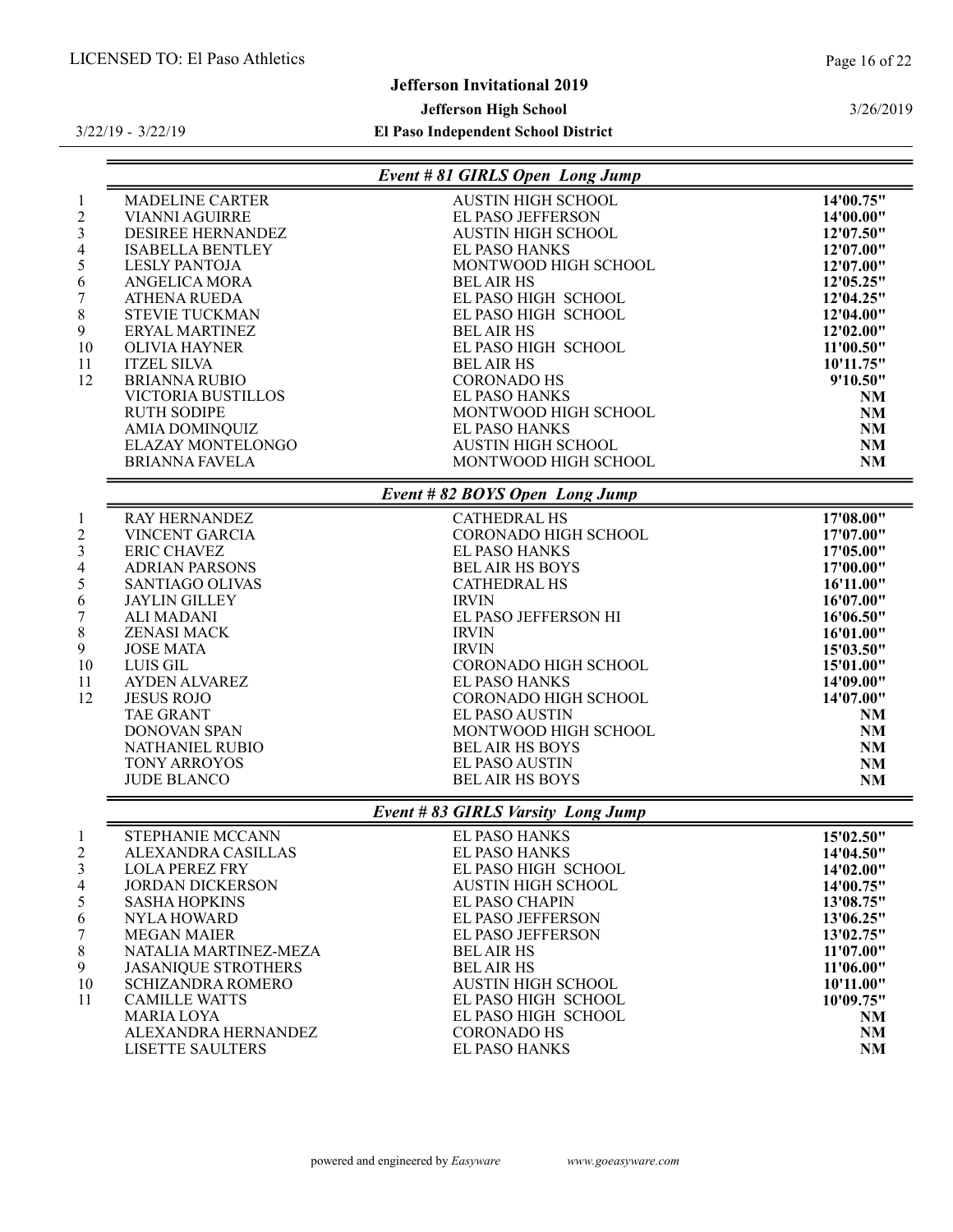# Jefferson Invitational 2019

# Jefferson High School

3/22/19 - 3/22/19

|                                                                                                         |                                                                                                                                                                                                                                                                                                                                                                              | Event # 84 BOYS Varsity Long Jump                                                                                                                                                                                                                                                                                                                                             |                                                                                                                                                                           |
|---------------------------------------------------------------------------------------------------------|------------------------------------------------------------------------------------------------------------------------------------------------------------------------------------------------------------------------------------------------------------------------------------------------------------------------------------------------------------------------------|-------------------------------------------------------------------------------------------------------------------------------------------------------------------------------------------------------------------------------------------------------------------------------------------------------------------------------------------------------------------------------|---------------------------------------------------------------------------------------------------------------------------------------------------------------------------|
| $\mathbf{1}$<br>$\sqrt{2}$<br>$\mathfrak{Z}$<br>$\overline{4}$<br>5<br>6<br>7<br>$8\,$<br>9<br>10<br>11 | ETHAN VILLA<br><b>KAMERON WALKER</b><br><b>JERRY STRONG</b><br><b>EDGAR SILVA</b><br><b>IZAK JIMENEZ</b><br><b>CARLOS HERNANDEZ</b><br><b>GITHIN JOHNY</b><br><b>RENE PRIETO</b><br><b>ISAAC LUNA</b><br><b>MARCOS FIGUEROA</b><br><b>EBER ESOBEDO</b><br><b>GERARDO VARELA</b><br><b>ARTIST COVINGTON</b><br>ZAYAN JIMENEZ<br><b>JAIME RODRIGUEZ</b><br><b>BRIAN RIVERA</b> | <b>EL PASO AUSTIN</b><br><b>EL PASO AUSTIN</b><br><b>EL PASO HANKS</b><br><b>BEL AIR HS BOYS</b><br>MONTWOOD HIGH SCHOOL<br><b>IRVIN</b><br><b>CATHEDRAL HS</b><br><b>CORONADO HIGH SCHOOL</b><br>MONTWOOD HIGH SCHOOL<br><b>CATHEDRAL HS</b><br><b>EL PASO HANKS</b><br><b>EL PASO AUSTIN</b><br><b>EL PASO HANKS</b><br><b>IRVIN</b><br><b>CATHEDRAL HS</b><br><b>IRVIN</b> | 19'08.50"<br>19'07.50"<br>19'02.50"<br>19'01.00"<br>18'08.00"<br>18'07.50"<br>17'11.00"<br>17'02.00"<br>16'10.00"<br>16'08.00"<br>15'06.50"<br>NM<br>NM<br>NM<br>NM<br>NM |
|                                                                                                         |                                                                                                                                                                                                                                                                                                                                                                              | Event # 85 GIRLS Freshmen Triple Jump                                                                                                                                                                                                                                                                                                                                         |                                                                                                                                                                           |
| $\mathbf{1}$<br>$\sqrt{2}$<br>$\mathfrak{Z}$<br>$\overline{4}$<br>$\sqrt{5}$<br>6                       | ANETTE GARCIA<br><b>JARRYN KONERI</b><br>ARIEL GUADERAMA<br><b>TONI SMITH</b><br><b>NOEMI NEGRETE</b><br><b>VICTORIA LIU</b><br>NADIA AGOSTO<br>ELIZABETH HERNANDEZ<br><b>CHEYENNE MCGHEE</b>                                                                                                                                                                                | EL PASO JEFFERSON<br><b>CORONADO HS</b><br>EL PASO JEFFERSON<br>EL PASO HIGH SCHOOL<br>EL PASO JEFFERSON<br>EL PASO HIGH SCHOOL<br><b>AUSTIN HIGH SCHOOL</b><br><b>AUSTIN HIGH SCHOOL</b><br>EL PASO HIGH SCHOOL                                                                                                                                                              | 27'09.50"<br>27'05.00"<br>26'08.00"<br>25'01.50"<br>24'01.50"<br>24'00.00"<br>NM<br>NM<br>NM                                                                              |
|                                                                                                         |                                                                                                                                                                                                                                                                                                                                                                              | Event # 86 BOYS Freshmen Triple Jump                                                                                                                                                                                                                                                                                                                                          |                                                                                                                                                                           |
| $\mathbf{1}$<br>$\overline{c}$<br>$\mathfrak{Z}$<br>$\overline{4}$<br>5<br>6<br>7                       | <b>DYLAN GARCIA</b><br><b>JOSH WALL</b><br>RICKY LOZOYA<br><b>CHARLIE RODRIGUEZ</b><br>ANGEL CABRERA<br><b>MOSES DIAZ</b><br><b>ANDY PAYAN</b><br><b>MARVIN GOMEZ</b><br><b>JUAN MICHACA</b><br><b>HUNTER WATTS</b>                                                                                                                                                          | <b>BEL AIR HS BOYS</b><br>CORONADO HIGH SCHOOL<br>CORONADO HIGH SCHOOL<br><b>BEL AIR HS BOYS</b><br>EL PASO JEFFERSON HI<br><b>BEL AIR HS BOYS</b><br><b>IRVIN</b><br><b>EL PASO HANKS</b><br><b>IRVIN</b><br>CORONADO HIGH SCHOOL                                                                                                                                            | 35'07.50"<br>35'02.50"<br>34'09.50"<br>34'00.00"<br>33'03.00"<br>32'09.50"<br>32'04.00"<br>NM<br>NM<br>NM                                                                 |
|                                                                                                         |                                                                                                                                                                                                                                                                                                                                                                              | Event # 87 GIRLS Open Triple Jump                                                                                                                                                                                                                                                                                                                                             |                                                                                                                                                                           |
| $\mathbf{1}$<br>$\overline{2}$<br>3<br>$\overline{4}$<br>$\sqrt{5}$<br>6                                | <b>ATHENA RUEDA</b><br>ANGELICA MORA<br>STEVIE TUCKMAN<br><b>ISABELLA BENTLEY</b><br><b>AMANDA FUENTES</b><br><b>ALISSA KENNEDY</b><br><b>BRIANNA RUBIO</b><br><b>ELAZAY MONTELONGO</b><br><b>LISETTE RIVERA</b><br><b>MAKAYLA CURTIS</b><br><b>KARLENE ALAMO</b>                                                                                                            | EL PASO HIGH SCHOOL<br><b>BEL AIR HS</b><br>EL PASO HIGH SCHOOL<br><b>EL PASO HANKS</b><br><b>EL PASO HANKS</b><br>EL PASO HIGH SCHOOL<br><b>CORONADO HS</b><br><b>AUSTIN HIGH SCHOOL</b><br><b>EL PASO HANKS</b><br>MONTWOOD HIGH SCHOOL<br>MONTWOOD HIGH SCHOOL                                                                                                             | 28'03.50"<br>26'09.50"<br>26'06.00"<br>25'00.00"<br>23'11.00"<br>23'05.00"<br>NM<br>NM<br>NM<br>NM<br>NM                                                                  |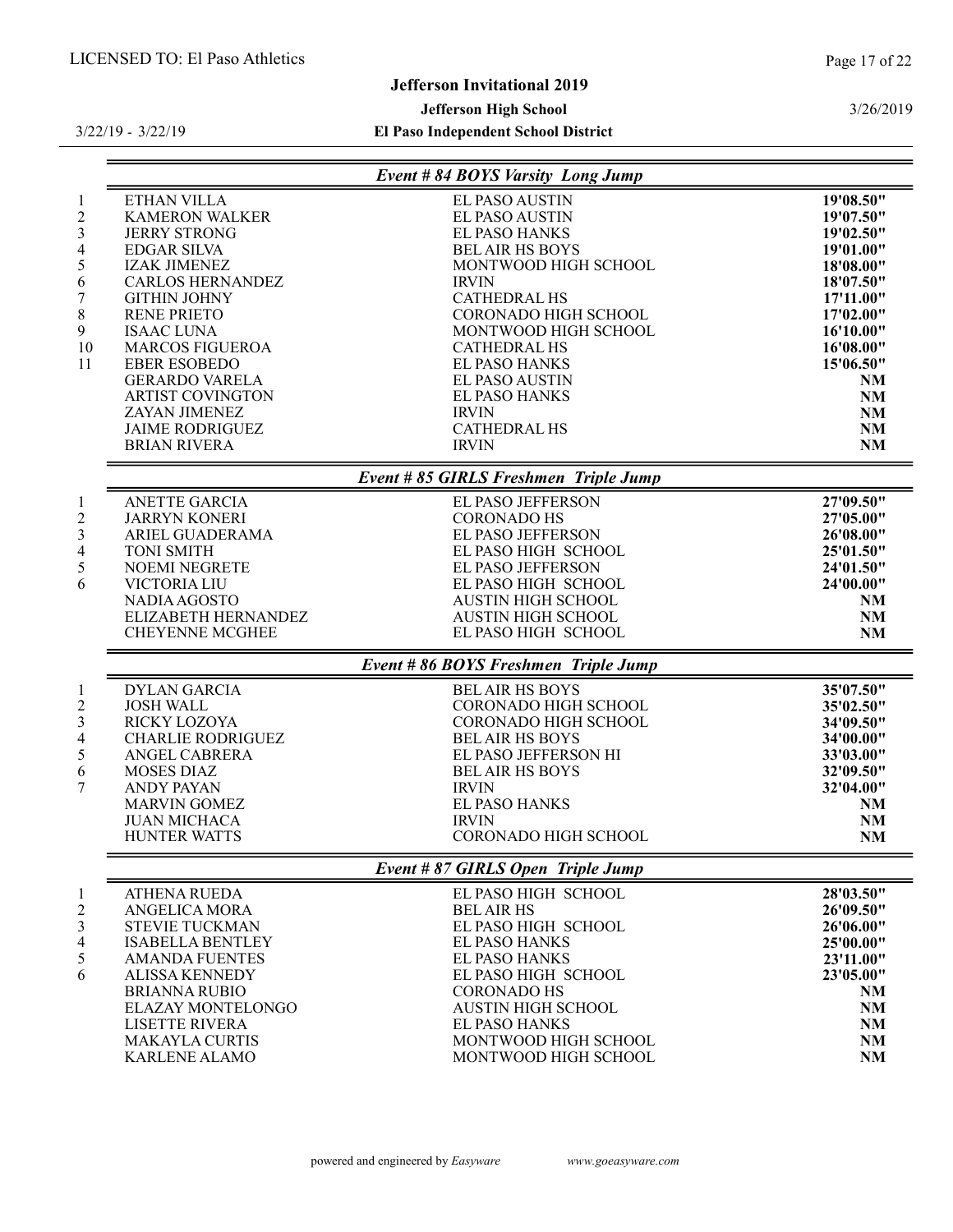GERARDO VARELA

# Jefferson High School

El Paso Independent School District

|                                                                                                                                                                                                                                                                       | Event # 88 BOYS Open Triple Jump                                                                                                                                                                                                |                                                                                                     |
|-----------------------------------------------------------------------------------------------------------------------------------------------------------------------------------------------------------------------------------------------------------------------|---------------------------------------------------------------------------------------------------------------------------------------------------------------------------------------------------------------------------------|-----------------------------------------------------------------------------------------------------|
| <b>ERIC CHAVEZ</b><br><b>VINCENT GARCIA</b><br>3<br><b>JAYLIN GILLEY</b><br><b>LARRY GREEN</b><br>4<br><b>LUIS GIL</b><br><b>JESUS ROJO</b><br><b>DONOVAN SPAN</b><br><b>JOSE MATA</b><br><b>NATHANIEL RUBIO</b>                                                      | <b>EL PASO HANKS</b><br><b>CORONADO HIGH SCHOOL</b><br><b>IRVIN</b><br><b>IRVIN</b><br><b>CORONADO HIGH SCHOOL</b><br>CORONADO HIGH SCHOOL<br>MONTWOOD HIGH SCHOOL<br><b>IRVIN</b><br><b>BEL AIR HS BOYS</b>                    | 37'10.00"<br>34'07.50"<br>33'09.00"<br>32'03.00"<br>NM<br>NM<br>NM<br>NM<br>NM                      |
|                                                                                                                                                                                                                                                                       | Event # 89 GIRLS Varsity Triple Jump                                                                                                                                                                                            |                                                                                                     |
| <b>LISETTE SAULTERS</b><br><b>MELODY BURTON</b><br>3<br><b>JORDAN DICKERSON</b><br><b>LOLA PEREZ FRY</b><br>4<br>5<br>PAULINA FRAIRE<br>6<br><b>JASANIOUE STROTHERS</b><br>7<br><b>MARIA LOYA</b><br><b>MELODY STOUT</b><br><b>SCHIZANDRA ROMERO</b>                  | <b>EL PASO HANKS</b><br><b>EL PASO HANKS</b><br><b>AUSTIN HIGH SCHOOL</b><br>EL PASO HIGH SCHOOL<br><b>EL PASO HANKS</b><br><b>BEL AIR HS</b><br>EL PASO HIGH SCHOOL<br>EL PASO HIGH SCHOOL<br><b>AUSTIN HIGH SCHOOL</b>        | 31'06.00"<br>30'08.00"<br>29'08.00"<br>28'10.00"<br>28'03.50"<br>23'06.00"<br>22'08.00"<br>NM<br>NM |
|                                                                                                                                                                                                                                                                       | Event # 90 BOYS Varsity Triple Jump                                                                                                                                                                                             |                                                                                                     |
| <b>KAMERON WALKER</b><br>1<br><b>MIGUEL VAZQUEZ</b><br>3<br><b>ADRIAN ZAMORA</b><br><b>CARLOS HERNANDEZ</b><br>4<br>5<br><b>RENE PRIETO</b><br><b>BRIAN RIVERA</b><br><b>IZAK JIMENEZ</b><br><b>MATTHEW HOLGUIN</b><br><b>ARTIST COVINGTON</b><br><b>JERRY STRONG</b> | <b>EL PASO AUSTIN</b><br><b>EL PASO AUSTIN</b><br><b>BEL AIR HS BOYS</b><br><b>IRVIN</b><br><b>CORONADO HIGH SCHOOL</b><br><b>IRVIN</b><br>MONTWOOD HIGH SCHOOL<br><b>IRVIN</b><br><b>EL PASO HANKS</b><br><b>EL PASO HANKS</b> | 39'04.00"<br>38'09.50"<br>38'06.50"<br>36'06.50"<br>35'09.50"<br>NM.<br>NM<br>NM<br>NM<br><b>NM</b> |

# Event # 91 GIRLS Freshmen Discus Throw

|               | LESLIE AGUINAGA   | <b>BELAIR HS</b>     | 77'00.00" |
|---------------|-------------------|----------------------|-----------|
|               | SARAH CORTEZ      | EL PASO HIGH SCHOOL  | 66'09.00" |
| $\mathcal{R}$ | ELLENIE HERNANDEZ | MONTWOOD HIGH SCHOOL | 62'02.00" |
|               | BRYNNE LOYA       | EL PASO HANKS        | 57'10.00" |
|               | VIVIANA MARTINEZ  | EL PASO HIGH SCHOOL  | <b>NM</b> |
|               | DESTINY AVILA     | MONTWOOD HIGH SCHOOL | <b>NM</b> |

3/26/2019

JERRY STRONG EL PASO HANKS NM

#### 3/22/19 - 3/22/19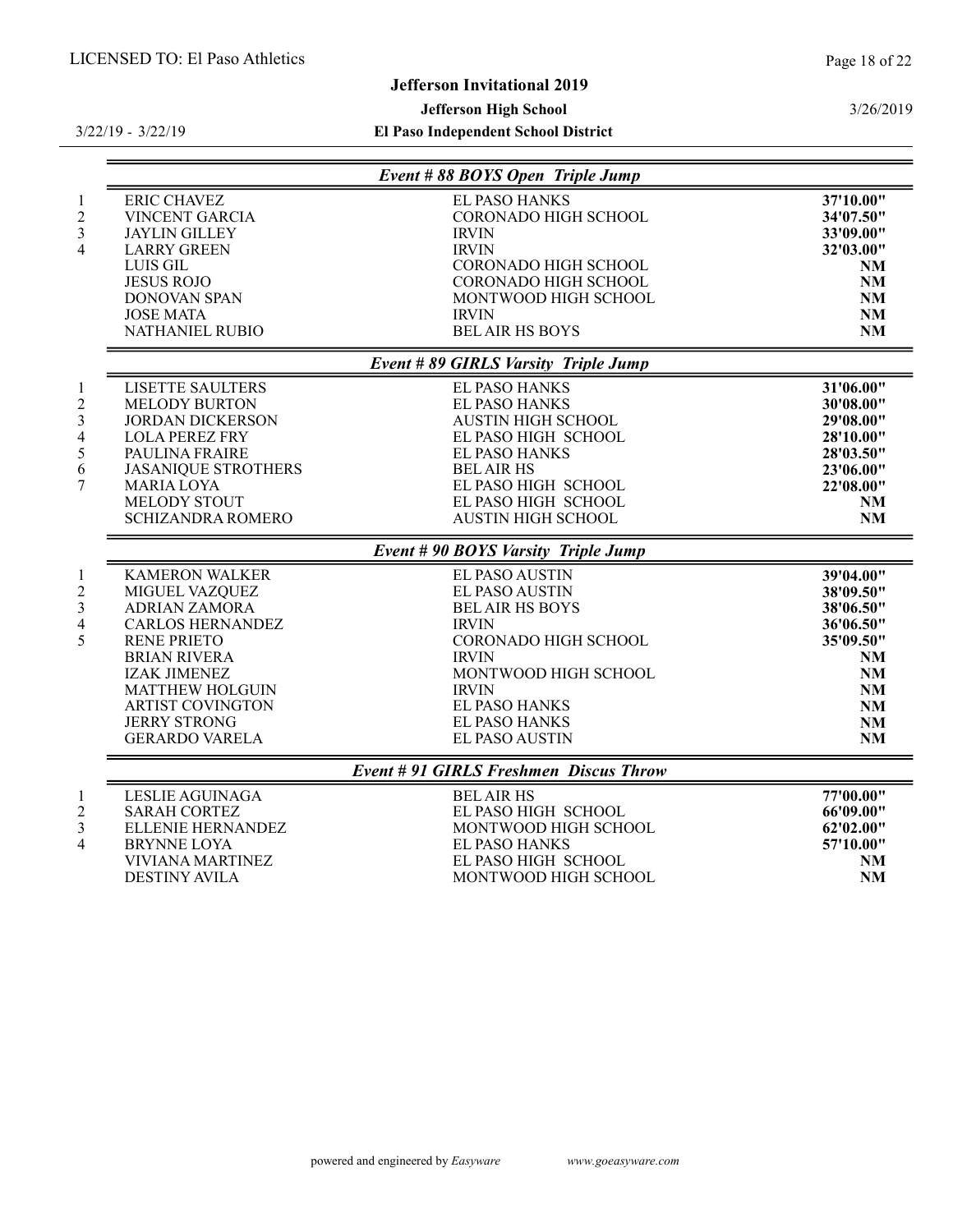# Jefferson Invitational 2019

#### Jefferson High School

3/22/19 - 3/22/19

El Paso Independent School District

|                         |                           | <b>Event # 92 BOYS Freshmen Discus Throw</b> |            |
|-------------------------|---------------------------|----------------------------------------------|------------|
| 1                       | ELIJAH MUNOZ              | <b>EL PASO ANDRESS</b>                       | 130'10.00" |
| $\frac{2}{3}$           | <b>CALEB MONTES</b>       | MONTWOOD HIGH SCHOOL                         | 115'02.00" |
|                         | <b>CARLOS RIVERO</b>      | <b>BEL AIR HS BOYS</b>                       | 112'09.00" |
| 4                       | <b>RAUL LAWRENCE</b>      | <b>CORONADO HIGH SCHOOL</b>                  | 96'10.00"  |
| 5                       | <b>JAKE GONZALEZ</b>      | MONTWOOD HIGH SCHOOL                         | 85'00.00"  |
| 6                       | <b>COLE HEINCY</b>        | <b>CATHEDRAL HS</b>                          | 84'08.00"  |
| $\sqrt{ }$              | <b>SERGIO PACHECO</b>     | <b>EL PASO HANKS</b>                         | 82'09.00"  |
| 8                       | <b>MARC NEPOMUCENO</b>    | MONTWOOD HIGH SCHOOL                         | 79'07.00"  |
| 9                       | <b>JOEL CAMPOS</b>        | <b>CORONADO HIGH SCHOOL</b>                  | 68'08.00"  |
| 10                      | <b>LUIS FAVELA</b>        | <b>EL PASO HANKS</b>                         | 67'00.00"  |
| 11                      | <b>JAZIEL ARGUETA</b>     | <b>BEL AIR HS BOYS</b>                       | 59'05.00"  |
|                         | <b>KALEB PORRAS</b>       | <b>BEL AIR HS BOYS</b>                       | NM         |
|                         | ROBERT ALMANZAN           | <b>CATHEDRAL HS</b>                          | <b>NM</b>  |
|                         | <b>ARON AGUIRRE</b>       | <b>IRVIN</b>                                 | <b>NM</b>  |
|                         | <b>HAGGAI BARRIENTOS</b>  | <b>IRVIN</b>                                 | NM         |
|                         | <b>IVAN PADILLA</b>       | <b>CORONADO HIGH SCHOOL</b>                  | <b>NM</b>  |
|                         |                           | Event # 93 GIRLS Open Discus Throw           |            |
| $\mathbf{1}$            | <b>JASMINE MANCILLA</b>   | <b>BEL AIR HS</b>                            | 90'05.00"  |
| $\overline{\mathbf{c}}$ | <b>AMANDA NOREZ</b>       | <b>BEL AIR HS</b>                            | 86'03.00"  |
| $\overline{3}$          | <b>GIANNA RODRIGUEZ</b>   | EL PASO HIGH SCHOOL                          | 83'06.00"  |
| 4                       | <b>SAVANNAH JONES</b>     | <b>CORONADO HS</b>                           | 80'05.00"  |
| 5                       | <b>ISABELLA GONZALEZ</b>  | <b>EL PASO HANKS</b>                         | 78'01.00"  |
| 6                       | <b>DANEA HOLDEN</b>       | <b>CORONADO HS</b>                           | 72'03.00"  |
| $\tau$                  | <b>ROSE FONG</b>          | EL PASO JEFFERSON                            | 68'10.00"  |
| 8                       | <b>EDELIN SOLORIO</b>     | <b>EL PASO HANKS</b>                         | 63'06.00"  |
| 9                       | <b>MARIANA ESCOBAR</b>    | MONTWOOD HIGH SCHOOL                         | 56'10.00"  |
| 10                      | <b>KAREN MAROUEZ</b>      | <b>IRVIN HIGH SCHOOL GI</b>                  | 47'07.00"  |
| 11                      | <b>JAYDA MOLINA</b>       | MONTWOOD HIGH SCHOOL                         | 45'06.00"  |
|                         | <b>VIANNEY VALDIVIEZO</b> | EL PASO HIGH SCHOOL                          | NM         |

# Event # 94 BOYS Open Discus Throw

CRYSTAL MURILLO EL PASO HIGH SCHOOL NM MIA LOZOYA MONTWOOD HIGH SCHOOL NM EL PASO HANKS

|                | <b>JACOB RODRIGUEZ</b> | MONTWOOD HIGH SCHOOL        | 109'01.00" |
|----------------|------------------------|-----------------------------|------------|
| $\overline{c}$ | <b>JULIO HERNANDEZ</b> | CATHEDRAL HS                | 105'05.00" |
| 3              | <b>SABASTIAN RIOS</b>  | <b>IRVIN</b>                | 104'11.00" |
| 4              | MIGUEL ARMENDARIZ      | EL PASO JEFFERSON HI        | 103'06.00" |
| 5              | MAXMILLIAN ROTHBLATT   | CORONADO HIGH SCHOOL        | 101'08.00" |
| 6              | DOMINIC AMATO          | EL PASO JEFFERSON HI        | 100'00.00" |
| 7              | YORDI RODRIGUEZ-       | MONTWOOD HIGH SCHOOL        | 93'03.00"  |
| 8              | MICHAEL MEDINA         | <b>EL PASO HANKS</b>        | 91'00.00"  |
| 9              | <b>RYAN LOGGINS</b>    | MONTWOOD HIGH SCHOOL        | 90'07.00"  |
| 10             | ESTEVAN NIETO          | <b>BEL AIR HS BOYS</b>      | 82'10.00"  |
| 11             | <b>ISAAC NUNEZ</b>     | CORONADO HIGH SCHOOL        | 81'06.00"  |
| 12             | <b>CESAR FELIX</b>     | EL PASO HANKS               | 73'04.00"  |
| 13             | URIEL GARCIA           | <b>IRVIN</b>                | 66'07.00"  |
| 14             | <b>ALEXIS LOPEZ</b>    | <b>CORONADO HIGH SCHOOL</b> | 62'06.00"  |
|                | <b>JORGE GONZALEZ</b>  | <b>EL PASO HANKS</b>        | NM         |
|                | <b>JULIAN MARTINEZ</b> | <b>EL PASO AUSTIN</b>       | <b>NM</b>  |
|                | <b>BRYAN GUTIERREZ</b> | <b>BEL AIR HS BOYS</b>      | <b>NM</b>  |
|                | <b>JOHNNY MONTES</b>   | <b>BEL AIR HS BOYS</b>      | <b>NM</b>  |
|                | ELIJAH MUNOZ           | <b>EL PASO ANDRESS</b>      | <b>NM</b>  |
|                | <b>CORWIN LANNERS</b>  | <b>IRVIN</b>                | <b>NM</b>  |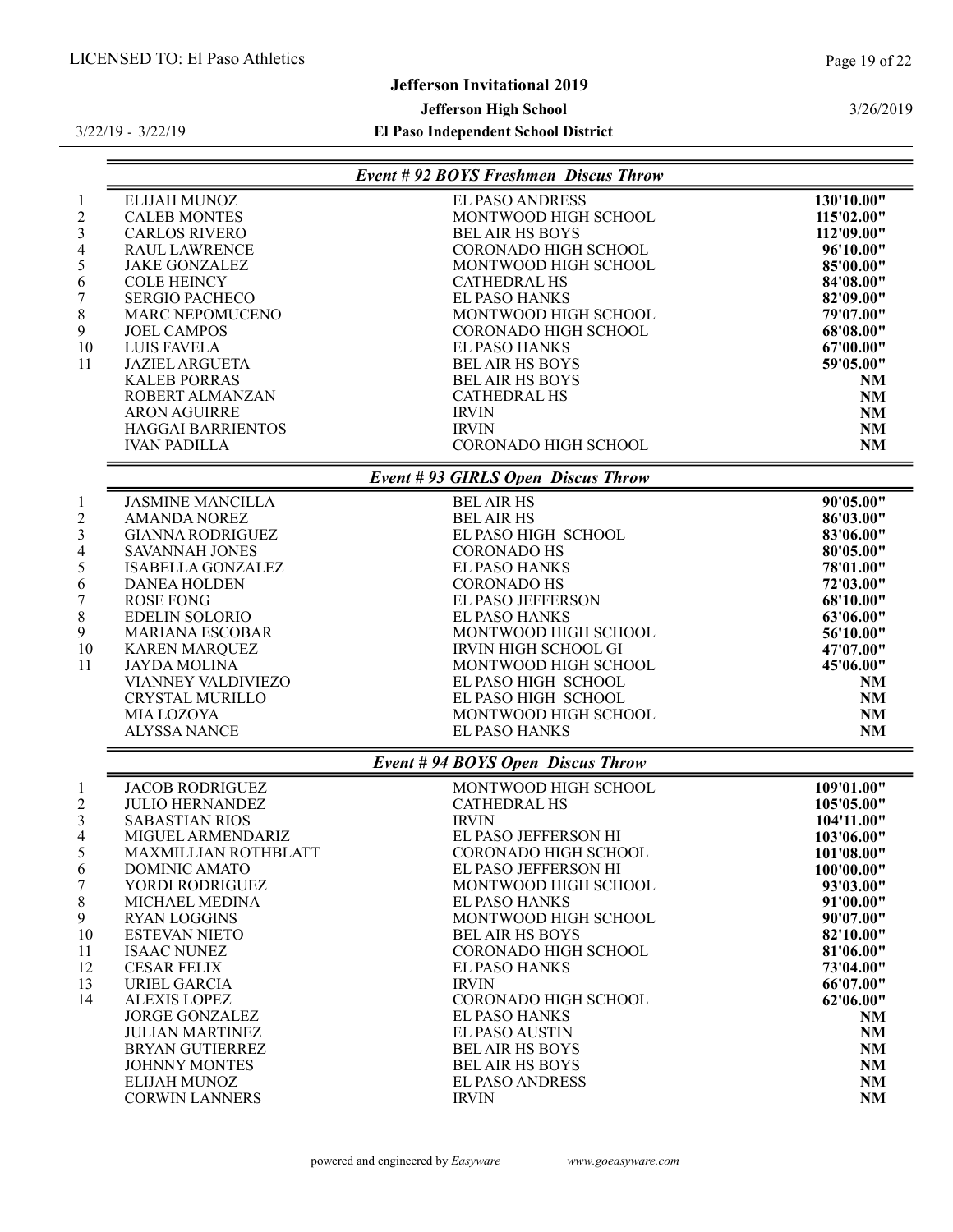# Jefferson Invitational 2019

# Jefferson High School

#### El Paso Independent School District

3/22/19 - 3/22/19

|                  |                            | <b>Event # 95 GIRLS Varsity Discus Throw</b> |                        |
|------------------|----------------------------|----------------------------------------------|------------------------|
| $\mathbf{1}$     | VICTORIA HERNANDEZ         | IRVIN HIGH SCHOOL GI                         | 127'05.00"             |
| $\boldsymbol{2}$ | <b>LAURA BARRIOS</b>       | EL PASO HIGH SCHOOL                          | 99'09.00"              |
| 3                | DANIELA ESCARCEGA          | <b>BEL AIR HS</b>                            | 92'08.00"              |
| 4                | <b>LESLIE JAQUEZ</b>       | EL PASO JEFFERSON                            | 90'07.00"              |
| 5                | CHANTAL ALVARADO           | EL PASO JEFFERSON                            | 80'06.00"              |
| 6                | <b>FATIMA LARA</b>         | MONTWOOD HIGH SCHOOL                         | 79'06.00"              |
| 7                | <b>CHARLIZE VILLASENOR</b> | <b>CORONADO HS</b>                           | 78'10.00"              |
| 8                | <b>ALONI RIVAS</b>         | MONTWOOD HIGH SCHOOL                         | 78'08.00"              |
| 9                | <b>ZOEY NUNN</b>           | MONTWOOD HIGH SCHOOL                         | 77'08.00"              |
| 10               | <b>SABRINA RIVERA</b>      | <b>BEL AIR HS</b>                            | 75'06.00"              |
| 11               | <b>BETH BAUMLER</b>        | <b>EL PASO HANKS</b>                         | 74'06.00"              |
| 12               | <b>JESSICA FAVELA</b>      | <b>EL PASO HANKS</b>                         | 72'06.00"              |
| 13               | <b>MONSE MORALES</b>       | <b>AUSTIN HIGH SCHOOL</b>                    | 70'05.00"              |
| 14               | ELIZABETH PRADO            | EL PASO HIGH SCHOOL                          | 69'01.00"              |
| 15               | <b>ISAMARA ARCOS</b>       | EL PASO HIGH SCHOOL                          | 68'10.00"              |
| 16               | <b>DELYLAH TORRES</b>      | <b>EL PASO HANKS</b>                         | 68'00.00"              |
| 17               | ANA GABRIELA TELLEZ        | <b>CORONADO HS</b>                           | 64'05.00"              |
| 18               | <b>SUMMER MOEHLIG</b>      | <b>CORONADO HS</b>                           | 59'01.00"              |
|                  | KIANNA CASTAÑEDA           | <b>AUSTIN HIGH SCHOOL</b>                    | <b>NM</b>              |
|                  |                            | <b>Event # 96 BOYS Varsity Discus Throw</b>  |                        |
| $\mathbf{1}$     | <b>DAVID MORENO</b>        | EL PASO JEFFERSON HI                         | 150'02.00"             |
| $\overline{2}$   | <b>DAVID MORENO</b>        | CORONADO HIGH SCHOOL                         | 149'02.00"             |
| 3                | <b>DOMINIQUE VARELA</b>    | <b>CORONADO HIGH SCHOOL</b>                  | 139'05.00"             |
| 4                | <b>LEONARDO CHAVEZ</b>     | <b>IRVIN</b>                                 | 134'05.00"             |
| 5                | <b>JONATHAN LOPEZ</b>      | MONTWOOD HIGH SCHOOL                         | 127'09.00"             |
| 6                | VERDI MIRANDA              | MONTWOOD HIGH SCHOOL                         | 117'08.00"             |
| $\boldsymbol{7}$ | FRANCISCO GARCIA           | <b>CATHEDRAL HS</b>                          | 116'09.00"             |
| 8                | ORLANDO HERNANDEZ          | <b>BEL AIR HS BOYS</b>                       | 104'01.00"             |
| 9                | <b>DAVID SOTO</b>          | <b>BEL AIR HS BOYS</b>                       | 102'04.00"             |
| 10               | <b>CHARLIE SAMANIEGO</b>   | CORONADO HIGH SCHOOL                         | 97'10.00"              |
| 11               | <b>ROSHUAN THOMAS</b>      | <b>EL PASO HANKS</b>                         | 97'08.00"              |
| 12               | LUIS SANTIESTEBAN          | <b>EL PASO AUSTIN</b>                        | 97'01.00"              |
| 13               | <b>ADRIAN PADILLA</b>      | <b>EL PASO HANKS</b>                         | 95'03.00"              |
| 14               | JOHN PAUL MLADEK           | MONTWOOD HIGH SCHOOL                         | 12'02.02"              |
|                  | <b>CARLOS MAGDALENO</b>    | <b>BEL AIR HS BOYS</b>                       | NM                     |
|                  | <b>JULIAN QUINTANILLA</b>  | <b>EL PASO HANKS</b>                         | NM                     |
|                  | LUISANGEL HERNANDEZ        | <b>EL PASO AUSTIN</b>                        | $\mathbf{N}\mathbf{M}$ |
|                  | <b>IVAN GOMEZ-SAENZ</b>    | <b>IRVIN</b>                                 | $\mathbf{N}\mathbf{M}$ |
|                  | <b>DOMINIC GAINES</b>      | <b>IRVIN</b>                                 | $\mathbf{N}\mathbf{M}$ |
|                  |                            | Event #97 GIRLS Freshmen Shot Put            |                        |
| $\mathbf{1}$     | <b>LESLIE AGUINAGA</b>     | <b>BEL AIR HS</b><br>EL DA CO HIGH CCHOOL    | 26'02.00"              |
| $\mathcal{L}$    | CADAUCDDTEZ                |                                              | 2010C AAH              |

# DESTINY AVILA

 SARAH CORTEZ EL PASO HIGH SCHOOL 20'06.00" EL PASO HANKS 19'07.00"<br>EL PASO HIGH SCHOOL NM

| $\frac{1}{2}$           |                      | 17 V I OV |
|-------------------------|----------------------|-----------|
| <b>VIVIANA MARTINEZ</b> | EL PASO HIGH SCHOOL  |           |
| <b>DESTINY AVILA</b>    | MONTWOOD HIGH SCHOOL |           |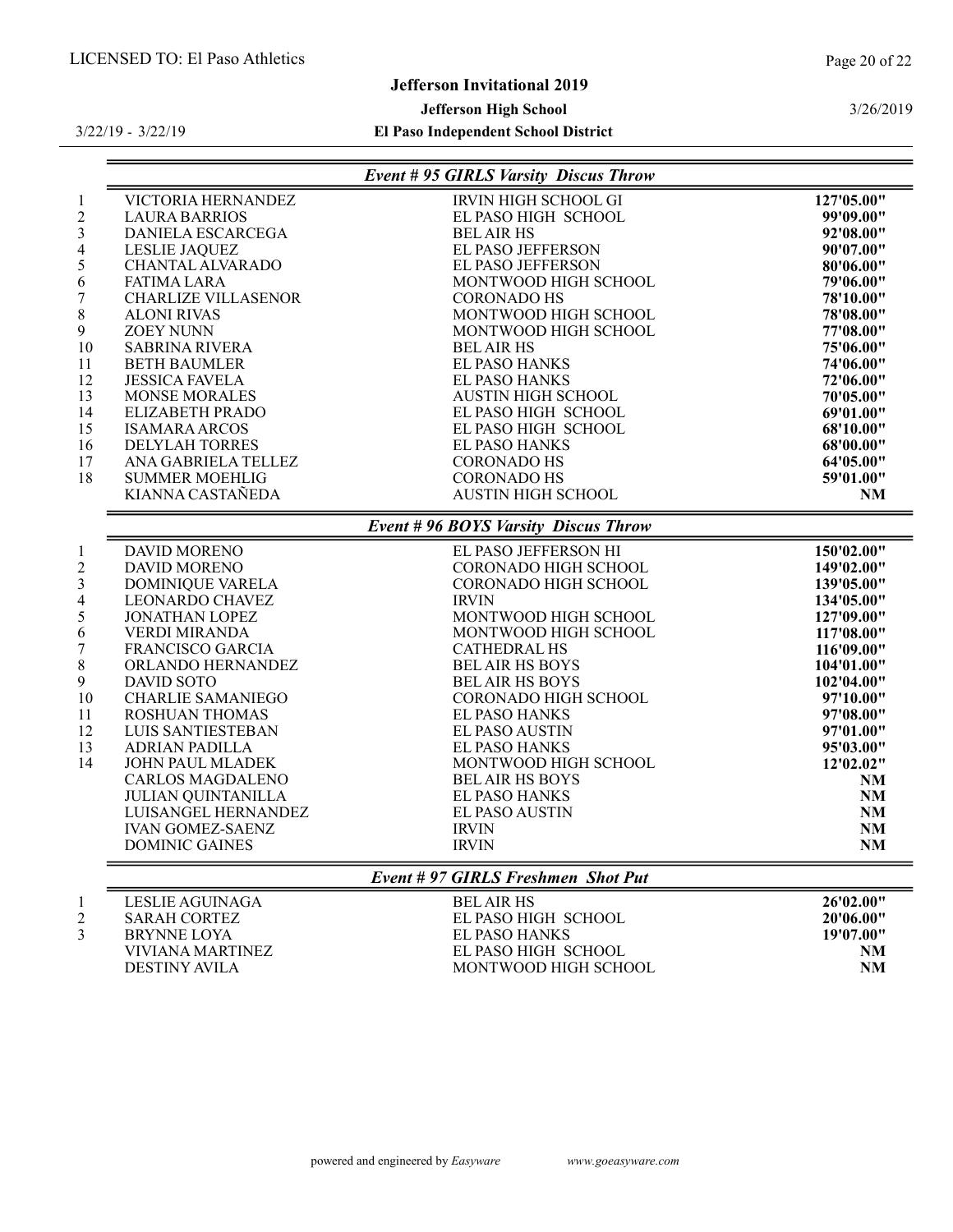3/26/2019

# Jefferson Invitational 2019

# Jefferson High School

|                         |                          | Event #98 BOYS Freshmen Shot Put |           |
|-------------------------|--------------------------|----------------------------------|-----------|
| $\mathbf{1}$            | <b>JAZIEL ARGUETA</b>    | <b>BEL AIR HS BOYS</b>           | 36'05.00" |
| $\overline{c}$          | <b>CALEB MONTES</b>      | MONTWOOD HIGH SCHOOL             | 35'00.00" |
| 3                       | ALBERT PORTILLO          | <b>CATHEDRAL HS</b>              | 31'08.00" |
| $\overline{4}$          | LUIS FAVELA              | <b>EL PASO HANKS</b>             | 29'11.00" |
| 5                       | <b>ALEX PADILLA</b>      | MONTWOOD HIGH SCHOOL             | 28'11.00" |
| 6                       | <b>RAUL LAWRENCE</b>     | <b>CORONADO HIGH SCHOOL</b>      | 27'08.00" |
| 7                       | <b>CARLOS RIVERO</b>     | <b>BEL AIR HS BOYS</b>           | 27'01.50" |
| $8\,$                   | <b>SERGIO PACHECO</b>    | <b>EL PASO HANKS</b>             | 27'00.50" |
| 9                       | MARC NEPOMUCENO          | MONTWOOD HIGH SCHOOL             | 27'00.00" |
| 10                      | <b>JOEL CAMPOS</b>       | CORONADO HIGH SCHOOL             | 25'03.00" |
|                         | <b>KALEB PORRAS</b>      | <b>BELAIR HS BOYS</b>            | NM        |
|                         | <b>ARON AGUIRRE</b>      | <b>IRVIN</b>                     | NM        |
|                         | <b>IVAN PADILLA</b>      | CORONADO HIGH SCHOOL             | NM        |
|                         | <b>HAGGAI BARRIENTOS</b> | <b>IRVIN</b>                     | NM        |
|                         |                          | Event #99 GIRLS Open Shot Put    |           |
|                         |                          |                                  |           |
| $\mathbf{1}$            | <b>JASMINE MANCILLA</b>  | <b>BEL AIR HS</b>                | 29'03.00" |
| $\overline{c}$          | <b>ISABELLA GONZALEZ</b> | <b>EL PASO HANKS</b>             | 28'02.00" |
| $\mathfrak{Z}$          | <b>AMANDA NOREZ</b>      | <b>BEL AIR HS</b>                | 27'11.00" |
| 4                       | <b>GIANNA RODRIGUEZ</b>  | EL PASO HIGH SCHOOL              | 27'02.00" |
| 5                       | SAVANNAH JONES           | <b>CORONADO HS</b>               | 26'02.00" |
| 6                       | <b>EDELIN SOLORIO</b>    | EL PASO HANKS                    | 25'02.00" |
| 7                       | <b>MARIANA ESCOBAR</b>   | MONTWOOD HIGH SCHOOL             | 24'05.00" |
| 8                       | <b>ROSE FONG</b>         | EL PASO JEFFERSON                | 23'09.00" |
| 9                       | <b>DANEA HOLDEN</b>      | <b>CORONADO HS</b>               | 23'00.00" |
| 10                      | <b>JAYDA MOLINA</b>      | MONTWOOD HIGH SCHOOL             | 20'09.00" |
| 11                      | <b>KAREN MARQUEZ</b>     | IRVIN HIGH SCHOOL GI             | 17'08.00" |
|                         | VIANNEY VALDIVIEZO       | EL PASO HIGH SCHOOL              | NM        |
|                         | CRYSTAL MURILLO          | EL PASO HIGH SCHOOL              | NM        |
|                         | <b>ALYSSA NANCE</b>      | <b>EL PASO HANKS</b>             | NM        |
|                         | MIA LOZOYA               | MONTWOOD HIGH SCHOOL             | NM        |
|                         |                          | Event #100 BOYS Open Shot Put    |           |
| $\mathbf{1}$            | MIGUEL ARMENDARIZ        | EL PASO JEFFERSON HI             | 38'08.00" |
|                         | YORDI RODRIGUEZ          | MONTWOOD HIGH SCHOOL             |           |
| $\overline{c}$          |                          |                                  | 35'08.50" |
| $\overline{\mathbf{3}}$ | <b>JULIO HERNANDEZ</b>   | <b>CATHEDRAL HS</b>              | 35'00.50" |
| 4                       | <b>CESAR FELIX</b>       | EL PASO HANKS                    | 33'10.00" |
| 5                       | MAXMILLIAN ROTHBLATT     | CORONADO HIGH SCHOOL             | 33'09.00" |
| 6                       | <b>JOHNNY MONTES</b>     | <b>BEL AIR HS BOYS</b>           | 33'01.50" |
| 7                       | MICHAEL MEDINA           | EL PASO HANKS                    | 33'00.00" |
| 8                       | <b>JACOB DIAZ</b>        | <b>CATHEDRAL HS</b>              | 32'11.50" |
| 9                       | <b>DOMINIC AMATO</b>     | EL PASO JEFFERSON HI             | 31'08.00" |
| 10                      | <b>ESTEVAN NIETO</b>     | <b>BEL AIR HS BOYS</b>           | 29'08.00" |
| 11                      | <b>SABASTIAN RIOS</b>    | <b>IRVIN</b>                     | 29'00.00" |
| 12                      | GIOVANNI GARCIA          | MONTWOOD HIGH SCHOOL             | 28'08.50" |
| 13                      | <b>ISAAC NUNEZ</b>       | <b>CORONADO HIGH SCHOOL</b>      | 28'04.50" |
| 14                      | <b>ALEXIS LOPEZ</b>      | <b>CORONADO HIGH SCHOOL</b>      | 26'10.00" |
| 15                      | URIEL GARCIA             | <b>IRVIN</b>                     | 23'01.00" |
|                         | <b>KEVIN GONZALEZ</b>    | <b>IRVIN</b>                     | NM        |
|                         | <b>ALI MADANI</b>        | EL PASO JEFFERSON HI             | NM        |
|                         | <b>IZCALLI MARTINEZ</b>  | <b>EL PASO AUSTIN</b>            | <b>NM</b> |
|                         | <b>JULIAN MARTINEZ</b>   | <b>EL PASO AUSTIN</b>            | NM        |
|                         | <b>CORWIN LANNERS</b>    | <b>IRVIN</b>                     | NM        |
|                         | <b>JORGE GONZALEZ</b>    | <b>EL PASO HANKS</b>             | NM        |
|                         | <b>CHRISTIAN VALLES</b>  | <b>EL PASO AUSTIN</b>            |           |
|                         | <b>BRYAN GUTIERREZ</b>   | <b>BEL AIR HS BOYS</b>           | NM<br>NM  |
|                         |                          |                                  |           |